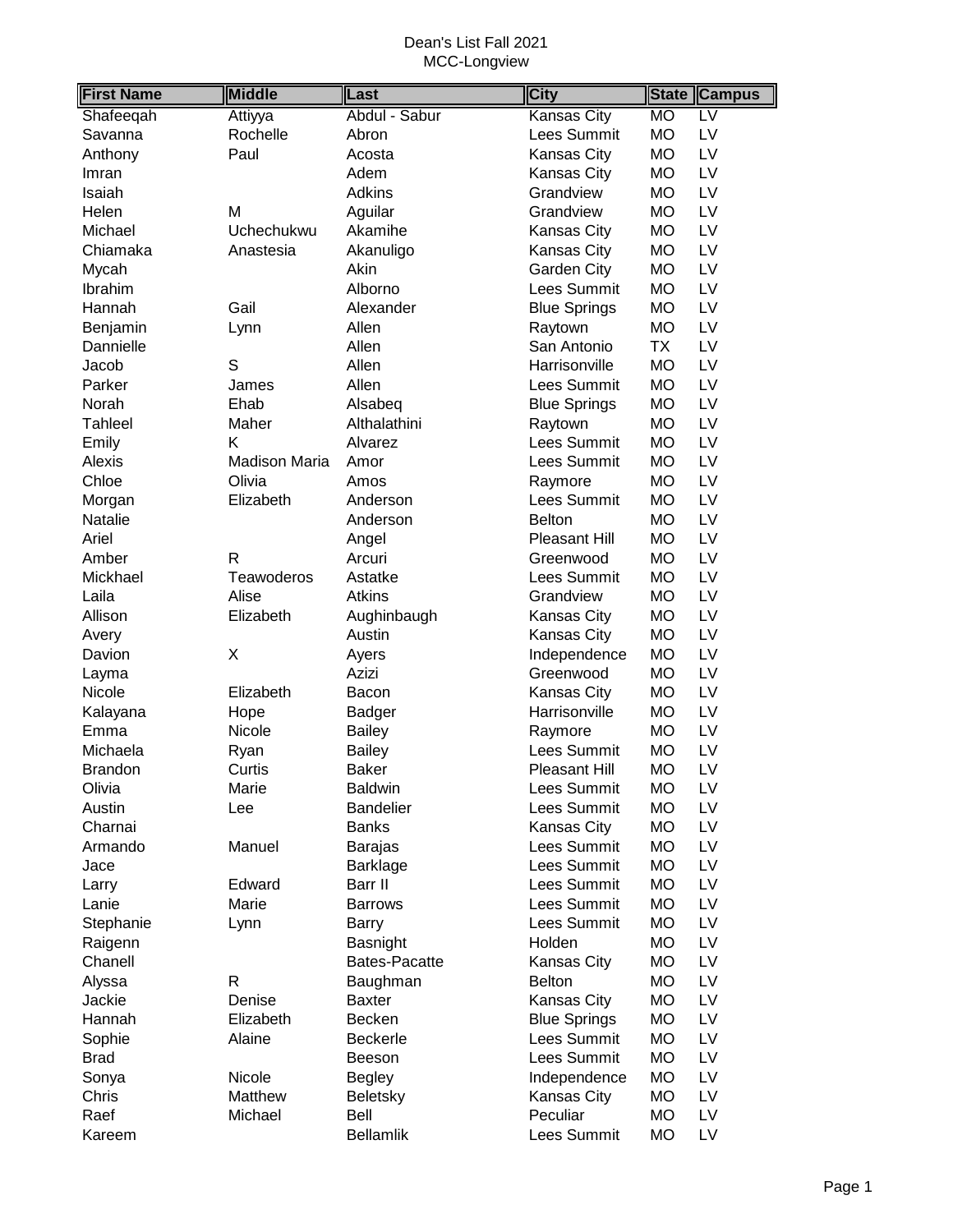| <b>First Name</b> | <b>Middle</b>    | Last                  | <b>City</b>                | <b>State</b> | <b>Campus</b>   |
|-------------------|------------------|-----------------------|----------------------------|--------------|-----------------|
| <b>Nick</b>       |                  | Bellamy               | Lees Summit                | <b>MO</b>    | $\overline{LV}$ |
| Sarah             |                  | Benkhadra             | Grandview                  | <b>MO</b>    | LV              |
| Nicole            |                  | <b>Bennett</b>        | Lees Summit                | <b>MO</b>    | LV              |
| Salma             | Nidine           | Bensahri              | Grandview                  | <b>MO</b>    | LV              |
| Nicole            | Nicole           | <b>Bentley</b>        | Lees Summit                | <b>MO</b>    | LV              |
| Jordan            | Lynn             | <b>Berry</b>          | Lees Summit                | <b>MO</b>    | LV              |
| Jodi              | Michelle         | Berta                 | Lees Summit                | <b>MO</b>    | LV              |
| <b>Braedan</b>    | M                | <b>Best</b>           | Raymore                    | <b>MO</b>    | LV              |
| Kylie             | Ranee            | <b>Best</b>           | Kansas City                | <b>MO</b>    | LV              |
| Hailey            |                  | Bickerton             | Kansas City                | <b>MO</b>    | LV              |
| Hannah            | G                | <b>Bitzer</b>         | Kingsville                 | <b>MO</b>    | LV              |
| Andrea            | Michelle         | Blackman              | Raytown                    | <b>MO</b>    | LV              |
| Victoria          | Diane            | Blackman              | Raytown                    | <b>MO</b>    | LV              |
| Auttumn           | Grace            | <b>Blair</b>          | Lees Summit                | <b>MO</b>    | LV              |
| Stephanie         | Diane            | <b>Blanton</b>        | <b>Belton</b>              | <b>MO</b>    | LV              |
| Mark              | Edwin            | <b>Bogert</b>         | <b>Blue Springs</b>        | <b>MO</b>    | LV              |
| Samuel            | Alden            | <b>Bogert</b>         | Lees Summit                | <b>MO</b>    | LV              |
| Cardon            | Μ                | <b>Bolen</b>          | Kansas City                | <b>MO</b>    | LV              |
| Matt              | Robert           | <b>Bollin</b>         | Lees Summit                | <b>MO</b>    | LV              |
| Kelsey            | Lee              | <b>Bolling</b>        | Kansas City                | <b>MO</b>    | LV              |
| Dayna             | Elizabeth        | <b>Boots</b>          | Kansas City                | <b>MO</b>    | LV              |
| Garrett           | r                | <b>Bowers</b>         | <b>Blue Springs</b>        | <b>MO</b>    | LV              |
| Mckenna           | Marie            | <b>Bowers</b>         | Lees Summit                | <b>MO</b>    | LV              |
| Jaden             | Nicole           | <b>Boyer</b>          | Harrisonville              | <b>MO</b>    | LV              |
| Nicholaus         |                  |                       | Centerview                 | <b>MO</b>    | LV              |
|                   | Stephen<br>Renae | <b>Boyer</b>          | Lees Summit                | <b>MO</b>    | LV              |
| Christy<br>Aiden  | Garrett          | Boyken<br><b>Boze</b> | Peculiar                   | <b>MO</b>    | LV              |
| Ethan             |                  |                       |                            | <b>MO</b>    | LV              |
|                   | Owen             | <b>Bradley</b>        | Garden City<br>Lees Summit | <b>MO</b>    | LV              |
| Jacob             |                  | <b>Bradley</b>        | Lees Summit                | <b>MO</b>    |                 |
| Charles           |                  | <b>Bradley III</b>    |                            |              | LV              |
| Jaidyn            | Makenna          | <b>Bradshaw</b>       | Lees Summit                | <b>MO</b>    | LV              |
| DeWayne           | Oliver           | <b>Brasfield</b>      | Lees Summit                | <b>MO</b>    | LV              |
| Lily              | Marie            | <b>Braton</b>         | Greenwood                  | <b>MO</b>    | LV              |
| Cameron           | James            | <b>Breslin</b>        | Leawood                    | KS           | LV              |
| Tyler             | David            | <b>Bright</b>         | Grandview                  | <b>MO</b>    | LV              |
| Nicholas          | Lee              | <b>Brown</b>          | Raymore                    | <b>MO</b>    | LV              |
| Sam               | Smith            | <b>Brown</b>          | Lees Summit                | <b>MO</b>    | LV              |
| Tai               | Nichelle         | <b>Brown</b>          | Grandview                  | <b>MO</b>    | LV              |
| Patrick           | Patrick          | <b>Brunell</b>        | Pleasant Hill              | <b>MO</b>    | LV              |
| Chad              |                  | <b>Bruning</b>        | Lees Summit                | <b>MO</b>    | LV              |
| Dillon            | Xavier           | <b>Bryant</b>         | Lees Summit                | <b>MO</b>    | LV              |
| Kyana             |                  | <b>Bryant</b>         | Kansas City                | <b>MO</b>    | LV              |
| <b>Nick</b>       | Dalton           | <b>Bukaty</b>         | Kansas City                | <b>MO</b>    | LV              |
| <b>Brooklynn</b>  | Marie            | <b>Bullard</b>        | Lees Summit                | <b>MO</b>    | LV              |
| Chris             | R                | <b>Bullock</b>        | Greenwood                  | <b>MO</b>    | LV              |
| Lauren            | E                | <b>Burlingame</b>     | Harrisonville              | <b>MO</b>    | LV              |
| Shelby            |                  | <b>Burlison</b>       | <b>Blue Springs</b>        | <b>MO</b>    | LV              |
| Madison           | <b>Bryshea</b>   | <b>Butler</b>         | Kansas City                | <b>MO</b>    | LV              |
| Jack              | Franklin         | <b>Butts IV</b>       | Greenwood                  | <b>MO</b>    | LV              |
| Jackson           | C                | Campbell              | Lees Summit                | <b>MO</b>    | LV              |
| Nolan             |                  | Campbell              | Lees Summit                | <b>MO</b>    | LV              |
| Calvin            | Ryan             | Carey                 | Lees Summit                | <b>MO</b>    | LV              |
| Ryan              | Wayne            | Carlson               | Raymore                    | <b>MO</b>    | LV              |
| Olivia            | Mary Grace       | Carrender             | Lees Summit                | <b>MO</b>    | LV              |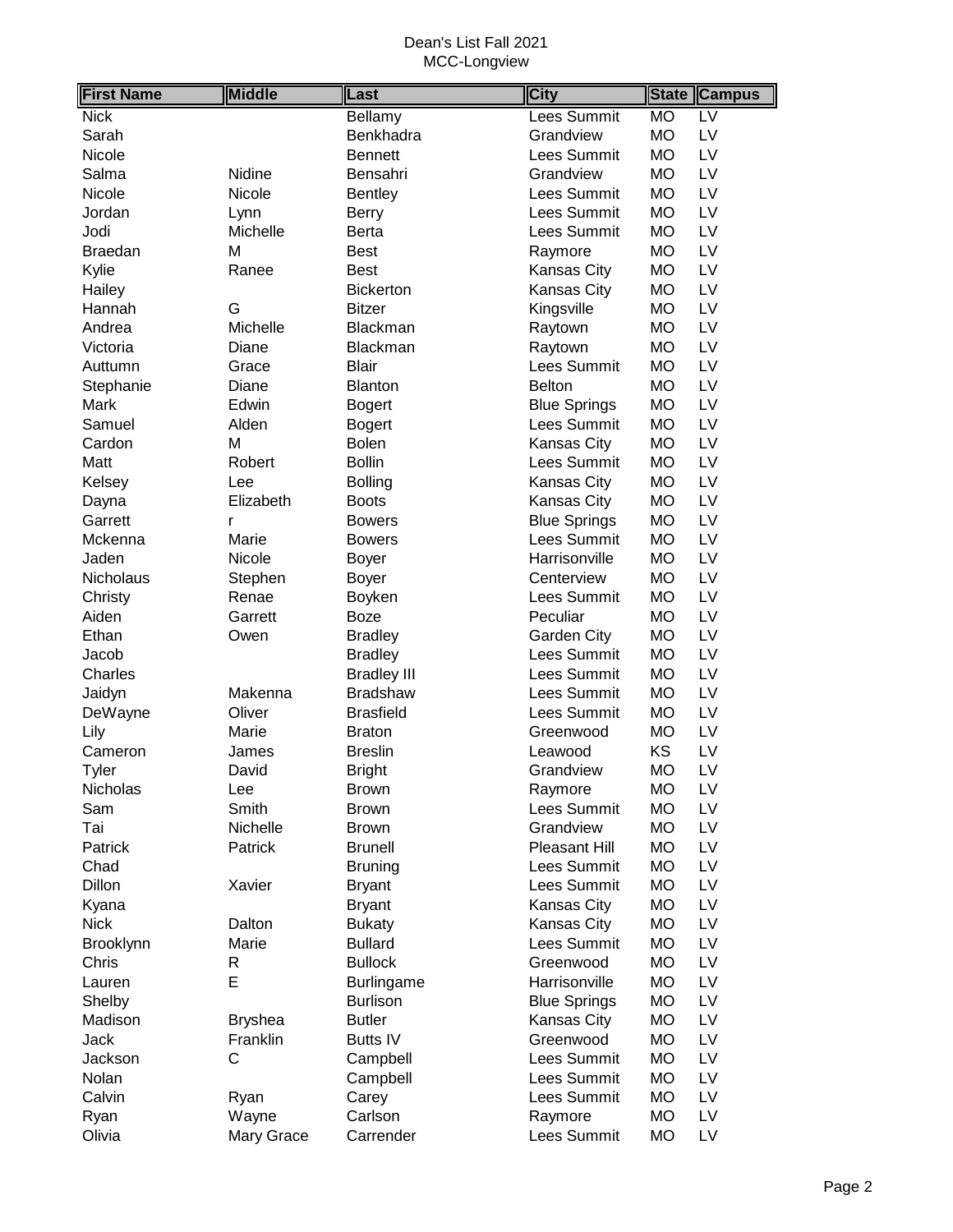| <b>First Name</b> | <b>Middle</b>                  | Last           | <b>City</b>         |           | State Campus    |
|-------------------|--------------------------------|----------------|---------------------|-----------|-----------------|
| Trin              |                                | Carroll        | Lees Summit         | <b>MO</b> | $\overline{LV}$ |
| Fuschia           | Mechelle                       | Carter         | Kansas City         | <b>MO</b> | LV              |
| Abbey             | Mae                            | Cartwright     | Lees Summit         | <b>MO</b> | LV              |
| <b>Nick</b>       | Stephen                        | Casterline     | Raymore             | <b>MO</b> | LV              |
| Clare             | Clare                          | Caughron       | Kansas City         | MO        | LV              |
| Austin            | Taylor                         | Cecil          | Lees Summit         | <b>MO</b> | LV              |
| Mackina           | Dawn                           | Chamberlain    | Harrisonville       | <b>MO</b> | LV              |
| <b>Brandon</b>    | Kyle                           | Chandler       | Raymore             | <b>MO</b> | LV              |
| <b>NOAH</b>       | С                              | <b>CHAPMAN</b> | <b>PECULIAR</b>     | <b>MO</b> | LV              |
| Cole              | David                          | Childers       | Independence        | <b>MO</b> | LV              |
| Tina              |                                | Childers       | Lees Summit         | <b>MO</b> | LV              |
| Saif              | Younis                         | Choudhry       | Raymore             | <b>MO</b> | LV              |
| Markus            | Alen                           | Christensen    | Clinton             | MO        | LV              |
| Grace             | Elizabeth                      | Church         | Lees Summit         | <b>MO</b> | LV              |
| <b>Brayden</b>    | Carnell                        | Clark          | Lees Summit         | <b>MO</b> | LV              |
| Jacob             | <b>Naue</b>                    | Clark          | <b>Blue Springs</b> | <b>MO</b> | LV              |
| Daniel            | Ryan                           | Clarke         | Pleasant Hill       | <b>MO</b> | LV              |
| Charlene          |                                | Coates         | Kansas City         | <b>MO</b> | LV              |
| Latasha           | L                              | Cochran        | Kansas City         | <b>MO</b> | LV              |
| Tessa             | Nicole                         | Coffey         | Lees Summit         | <b>MO</b> | LV              |
| <b>Ivory</b>      |                                | Coleman        | Peculiar            | <b>MO</b> | LV              |
| Jordan            |                                | Collie         | Lees Summit         | MO        | LV              |
| Alyssa            | Christine                      | Collier        | Kansas City         | <b>MO</b> | LV              |
| JeRea             |                                | Collins        | Kansas City         | <b>MO</b> | LV              |
| Amy               | Lynn                           | Connell        | Greenwood           | <b>MO</b> | LV              |
| Ingrid            | Elizabeth                      | Conrad         | Lees Summit         | <b>MO</b> | LV              |
| Tava              | Jean                           | Cook           | <b>Blue Springs</b> | <b>MO</b> | LV              |
| Kiley             | Ann                            | Cooney         | Lees Summit         | <b>MO</b> | LV              |
| Amariee           |                                | Cooper         | Raymore             | MO        | LV              |
| Rodney            | Randolph                       | Cooper         | Grandview           | MO        | LV              |
| <b>Briana</b>     |                                | Coplin         | Kansas City         | MO        | LV              |
| Xavier            |                                | Cortinaz       | <b>Blue Springs</b> | <b>MO</b> | LV              |
| Isabelle          |                                | Cota           | Raymore             | <b>MO</b> | LV              |
| Tabrian           | Formagioni                     | Cottini        | Kansas City         | <b>MO</b> | LV              |
| Jessica           |                                | Cox            | Kansas City         | <b>MO</b> | LV              |
| Eden              | Angel                          | Craig          | Peculiar            | <b>MO</b> | LV              |
| Jonathan          |                                | Craig          | Raymore             | <b>MO</b> | LV              |
| Katie             |                                | Cramer         | Lees Summit         | MO        | LV              |
| Amanda            | May                            | Craven         | Kansas City         | MO        | LV              |
| Lisa              |                                | Creek          | Raymore             | MO        | LV              |
| Jaylen            | Isiah                          | Crockett       | Lees Summit         | MO        | LV              |
| Lennox            | Mattheus                       | Crockett       | Lees Summit         | MO        | LV              |
| Hailey            | Dawn                           | Croskey        | Raymore             | MO        | LV              |
| Morgan            | Elizabeth                      | Crozier        | Independence        | <b>MO</b> | LV              |
| Rachel            |                                | Crozier        | Independence        | MO        | LV              |
| Chante            |                                | Crusoe         | Grandview           | MO        | LV              |
| Holland           |                                | Culclager      | Lees Summit         | MO        | LV              |
| Jacob             | Daniel                         | Culross        | Lees Summit         | MO        | LV              |
| Macy              | Renee                          | Cummings       | Lees Summit         | <b>MO</b> | LV              |
| Montana           | <b>Cheyenne Kathe Cummings</b> |                | <b>Belton</b>       | МO        | LV              |
| <b>Tyler</b>      | Jacob                          | Cummings       | Lone Jack           | MO        | LV              |
| Ryan              |                                | Dahmer         | Independence        | MO        | LV              |
| <b>Belle</b>      | Mercedes                       | Dalazen        | Lees Summit         | MO        | LV              |
| Mika              |                                | Daniels        | Grandview           | <b>MO</b> | LV              |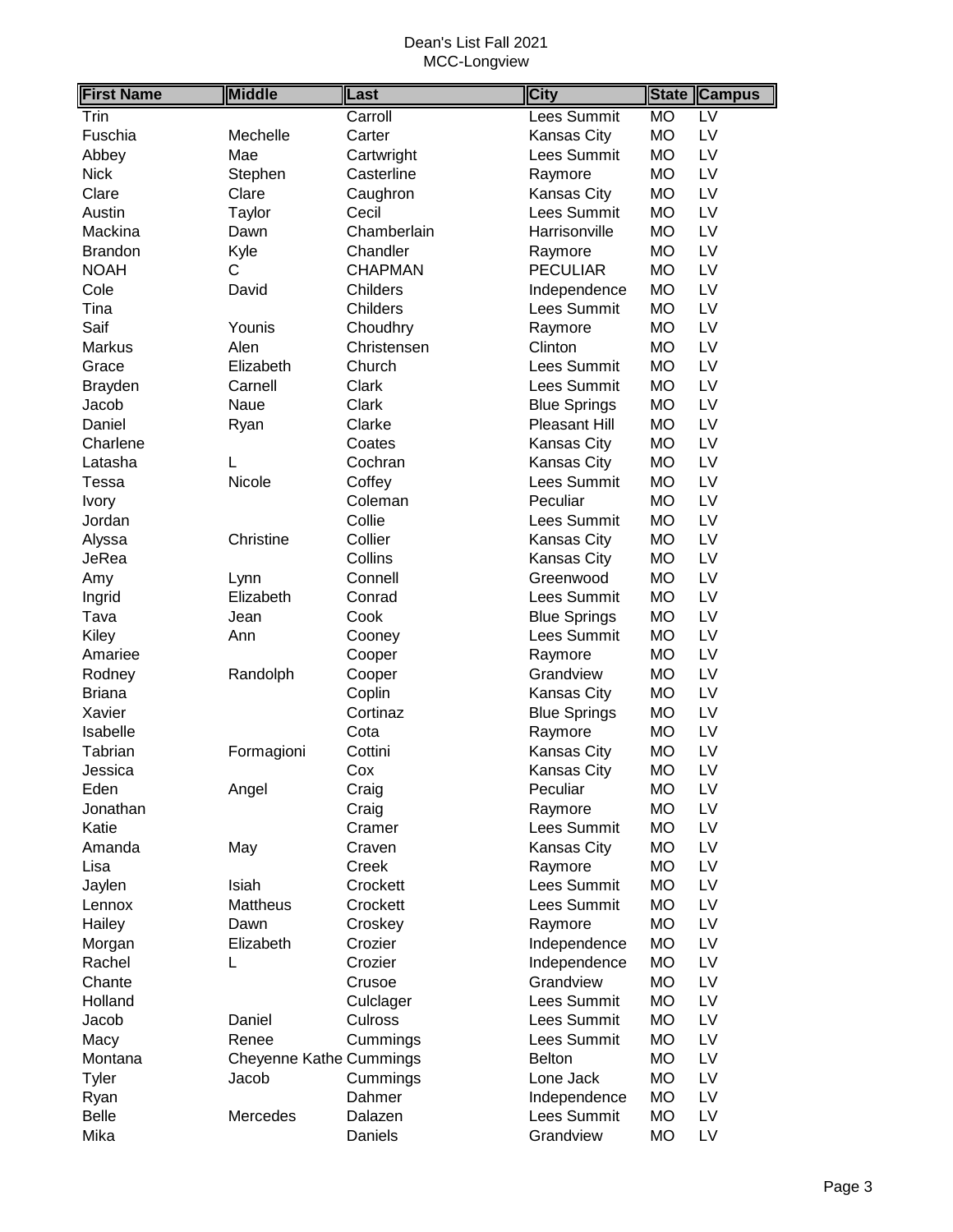| <b>First Name</b> | <b>Middle</b> | Last           | <b>City</b>          | <b>State</b> | <b>Campus</b>   |
|-------------------|---------------|----------------|----------------------|--------------|-----------------|
| Bethany           | Rose          | Danley         | Lees Summit          | <b>MO</b>    | $\overline{LV}$ |
| Emily             | Ann           | D'Attoma       | Kansas City          | <b>MO</b>    | LV              |
| Aaron             | Joseph        | Davis          | Lees Summit          | <b>MO</b>    | LV              |
| Donna             | E             | Davis          | Kansas City          | <b>MO</b>    | LV              |
| Haleigh           | Skye          | Davis          | Lees Summit          | <b>MO</b>    | LV              |
| Shanta            |               | Davis          | Kansas City          | <b>MO</b>    | LV              |
| Elizabeth         |               | Deain          | Greenwood            | <b>MO</b>    | LV              |
| Kim               | Marie         | DeBarge        | Kansas City          | <b>MO</b>    | LV              |
| Amanda            | <b>Brooke</b> | Deets          | Greenwood            | <b>MO</b>    | LV              |
| Devin             | James         | Delmont        | Harrisonville        | <b>MO</b>    | LV              |
| Christin          |               | <b>DeMoss</b>  | Archie               | <b>MO</b>    | LV              |
| Alexandria        | Rose          | Demps          | Kansas City          | <b>MO</b>    | LV              |
| Najwa             |               | Derbas         | Kansas City          | <b>MO</b>    | LV              |
| Alex              | Michael       | Diaz           | Lees Summit          | <b>MO</b>    | LV              |
| Ronnell           |               | Dickerson III  | Grandview            | <b>MO</b>    | LV              |
| Truman            | Earnest       | Dickey         | Harrisonville        | <b>MO</b>    | LV              |
| Carthesa          |               | <b>Dillard</b> | Raytown              | <b>MO</b>    | LV              |
| Raja              | Iman          | <b>Dillard</b> | <b>Belton</b>        | <b>MO</b>    | LV              |
| Jaxton            | Wyatt         | Dinges         | <b>Pleasant Hill</b> | <b>MO</b>    | LV              |
| Grant             | Evan          | Dixon          | <b>Belton</b>        | <b>MO</b>    | LV              |
| Daniel            | James         | <b>Dockins</b> | Independence         | <b>MO</b>    | LV              |
| Colby             | Michael       | Donahoe        | <b>Lees Summit</b>   | <b>MO</b>    | LV              |
| Paige             |               | Donahoe        | Lees Summit          | <b>MO</b>    | LV              |
| Kathrine          |               | Dooley         | Garden City          | <b>MO</b>    | LV              |
| Shawna            | Marie         | Dorsey         | Lees Summit          | <b>MO</b>    | LV              |
| Sydney            | Renee         | Dosch          | Raymore              | <b>MO</b>    | LV              |
| <b>Breanne</b>    | H             | Druen          | Grandview            | <b>MO</b>    | LV              |
| Huntyr            | Marie         | <b>Duckett</b> | Independence         | <b>MO</b>    | LV              |
| <b>Brenna</b>     | Hope          | Duckworth      | Lees Summit          | <b>MO</b>    | LV              |
| Makayla           | Marie         | Duffelmeyer    | <b>Belton</b>        | <b>MO</b>    | LV              |
| Jimmy             | Robert        | Duffey         | <b>Blue Springs</b>  | <b>MO</b>    | LV              |
| Ty                | Wesley        | Duggins        | Lees Summit          | <b>MO</b>    | LV              |
| Elise             |               | Dujakovich     | Lees Summit          | <b>MO</b>    | LV              |
| Thomas            | Patrick       | Dvorak         | Lees Summit          | <b>MO</b>    | LV              |
| Annalynn          | Jean          | Earley         | <b>Grain Valley</b>  | <b>MO</b>    | LV              |
| Caitlyn           | Ranney        | Ebert          | Raymore              | МO           | LV              |
| Andrew            | J             | <b>Eckes</b>   | <b>Belton</b>        | <b>MO</b>    | LV              |
| Andrew            | A             | Eddy           | <b>Belton</b>        | <b>MO</b>    | LV              |
| Abby              | Kaylee        | <b>Elkins</b>  | <b>BELTON</b>        | МO           | LV              |
| Jacquelyn         | Diane         | Elliott        | Raymore              | <b>MO</b>    | LV              |
| Graham            |               | Engel          | Lees Summit          | <b>MO</b>    | LV              |
| Jessica           | Rae           | England        | Kansas City          | MO           | LV              |
| Jayde             | Jayde         | Enicks         | <b>Blue Springs</b>  | MO           | LV              |
| Emily             | Μ             | <b>Estes</b>   | Lees Summit          | <b>MO</b>    | LV              |
| Tamara            |               | Etter          | Kansas City          | МO           | LV              |
| Anna              | Paige         | Eulinger       | Greenwood            | <b>MO</b>    | LV              |
| Mason             | D             | Evans          | Harrisonville        | <b>MO</b>    | LV              |
| Emily             | Alena         | Everhart       | <b>Grain Valley</b>  | MO           | LV              |
| Tyler             | Haney         | Fagan          | Peculiar             | MO           | LV              |
| Julie             |               | Fahrni         | Raymore              | <b>MO</b>    | LV              |
| Michelle          |               | Fallis         | <b>Blue Springs</b>  | <b>MO</b>    | LV              |
| <b>Misty</b>      | Gabriela      | Farr           | Kansas City          | MO           | LV              |
| lan               | Donnelly      | Feld           | Lees Summit          | <b>MO</b>    | LV              |
| <b>Tierney</b>    |               | Fenwick        | Lees Summit          | <b>MO</b>    | LV              |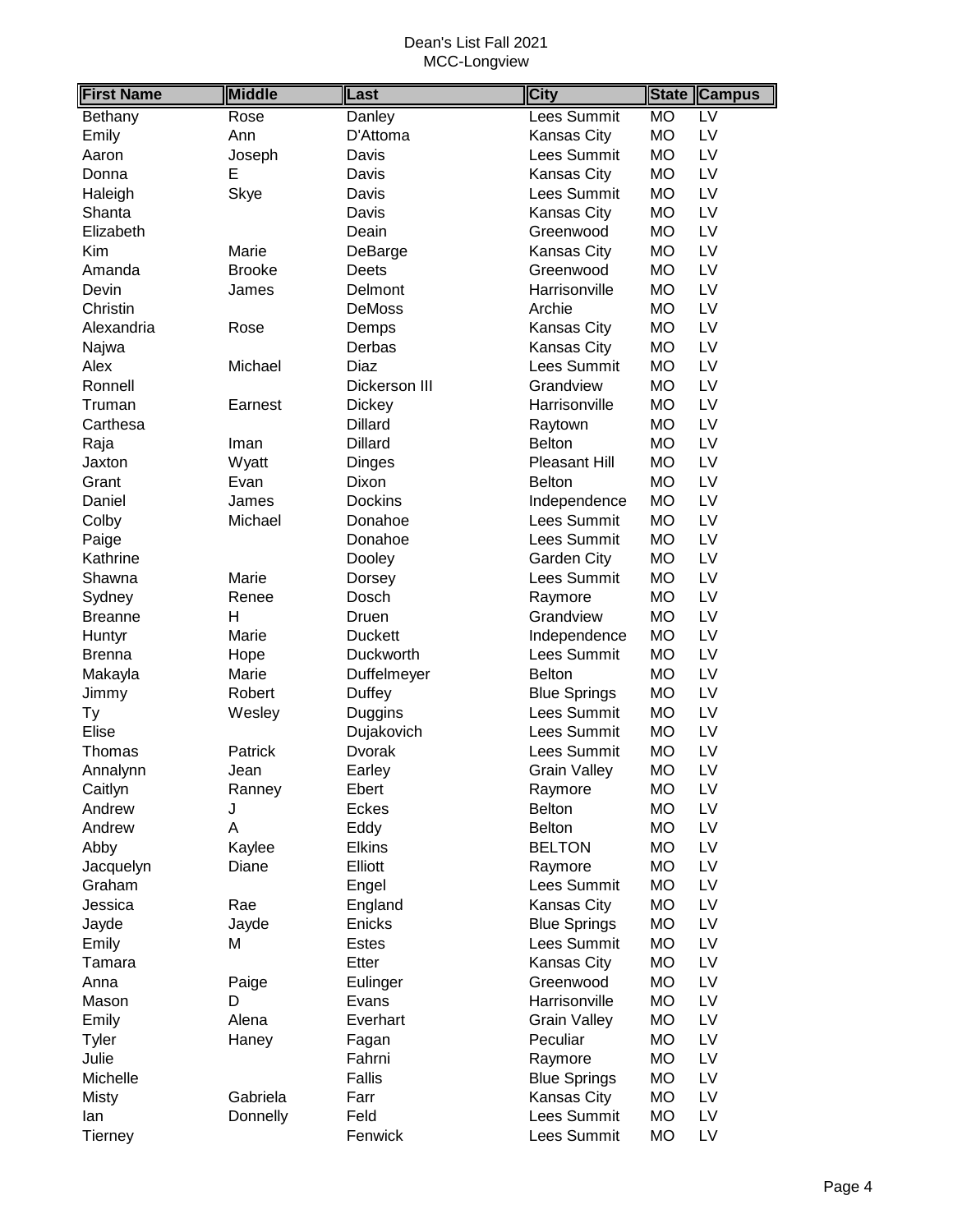| <b>MO</b><br>$\overline{LV}$<br>Ferguson<br>Independence<br>lan<br><b>MO</b><br>LV<br><b>Blake</b><br>Fitzsimmons<br>Lake Lotawana<br>Cameron<br><b>MO</b><br>LV<br>Delaina<br>Jeneen<br>Fletcher<br>Greenwood<br>LV<br>Cierra<br>Helen<br>Flores<br><b>MO</b><br>Freeburg<br>LV<br><b>MO</b><br>Flores-Lopez<br>Raytown<br>Joana<br>LV<br><b>Grain Valley</b><br>Florida<br><b>MO</b><br><b>Brooke</b><br>Suzanne<br>Grandview<br><b>MO</b><br>LV<br>Luke<br>Foster<br>LV<br>Val<br>Lees Summit<br><b>MO</b><br>Oliveira<br>Fox<br>LV<br><b>MO</b><br>Rachel<br>Е<br>Kansas City<br>Fracassa<br>LV<br>Wayne<br><b>MO</b><br>Matt<br>Raymore<br>Franzen<br><b>MO</b><br>LV<br>Alenia<br>Maeann<br>Frazier<br>Raytown<br>LV<br>Lees Summit<br><b>MO</b><br>Freeouf<br>Conner<br>Lee<br>Michelle<br>Freitas<br>Lees Summit<br><b>MO</b><br>LV<br><b>Bella</b><br>Frerichs<br><b>MO</b><br>LV<br>Carl<br>Albert<br>Kansas City<br>Griffin<br>Lees Summit<br><b>MO</b><br>LV<br>Gaeth<br>Cole<br>LV<br>Alex<br>Weatherford<br>TX<br>Gagnon<br><b>MO</b><br>LV<br>Daniela<br>Nicole<br>Garcia<br>Greenwood<br>Grandview<br><b>MO</b><br>LV<br>Garcia<br>Janet<br>LV<br>Garcia<br><b>MO</b><br><b>Nieves</b><br>Azeneth<br><b>Belton</b><br>Gardner<br>Lees Summit<br><b>MO</b><br>LV<br>Daniel<br>James<br>Lees Summit<br>LV<br>Rae<br>Gardner<br><b>MO</b><br>Nichole<br>LV<br>Lees Summit<br><b>MO</b><br>A<br>Gaskell<br>Jay<br>LV<br><b>MO</b><br>Cody<br>Lee<br>Gaston<br>Raymore<br>LV<br><b>Blue Springs</b><br><b>MO</b><br>Ana<br>Gautreaux<br>Lynn<br>LV<br><b>MO</b><br>Zoe<br>L<br>Gehrt<br>Kansas City<br>LV<br>Nicole<br>Gharst<br><b>MO</b><br>Kylie<br>Independence<br>LV<br>Lees Summit<br>Gianna<br>Marie<br>Giarraputo<br><b>MO</b><br>LV<br>Gilbert<br><b>Blue Springs</b><br><b>MO</b><br>Alison<br>Olivia<br>Harrisonville<br><b>MO</b><br>LV<br>Robert<br>Gillespie<br><b>Brayden</b><br>Gilliland<br>Lees Summit<br><b>MO</b><br>LV<br>Audrey<br>Lynne<br>LV<br>Ben<br>Michael<br>Ginenthal<br>Grandview<br><b>MO</b><br>LV<br>Cole<br>Benjamin Garret Gochenour<br><b>MO</b><br>Raytown<br><b>Blue Springs</b><br><b>MO</b><br>LV<br>Kiera<br>Lin<br>Godsey<br>McCoy<br>Lees Summit<br><b>MO</b><br>LV<br>Haydn<br>Godshall<br>LV<br><b>MO</b><br>David<br>Gonzalez- Gonzalez<br>Raytown<br>Caitlyn<br>Lees Summit<br><b>MO</b><br>Good<br>LV<br>Aubrey<br>Grandview<br><b>MO</b><br>LV<br>Goodfield<br>Megan<br>LV<br>Francine<br>Gordon<br>Kansas City<br><b>MO</b><br><b>Bridgette</b><br>LV<br>Zach<br>R<br>Gordon<br>Raymore<br><b>MO</b><br>John<br>Lees Summit<br>LV<br>Liam<br><b>MO</b><br>Graap<br>Lees Summit<br>LV<br>Defi<br>Gradsky<br><b>MO</b><br>Graham<br><b>MO</b><br>LV<br>Tavisha<br>Kansas City<br>McKinley<br>Lees Summit<br>LV<br>Ethan<br>Gray<br><b>MO</b><br>Kristi<br>Harrisonville<br><b>MO</b><br>LV<br>Gray<br>LV<br>Amelia<br>Sara<br>Greene<br>Grandview<br>MO<br><b>MO</b><br>LV<br>Nicole<br>Greenwood<br>Greene<br>Lees Summit<br>LV<br>Conrad<br><b>MO</b><br>Kyle<br>Gregory<br>LV<br>Michael<br>Gregory<br><b>Blue Springs</b><br>MO<br>Griffith<br>LV<br>Luke<br>Κ<br>Harrisonville<br>MO<br><b>MO</b><br>LV<br>Kiersten<br>Emily<br>Grisham<br>Peculiar<br><b>MO</b><br>LV<br>Noelle<br>Hahn<br>Peculiar<br>Daelyn<br>Lees Summit<br>LV<br>Nathir<br><b>Bashir</b><br>Haji<br><b>MO</b> | <b>First Name</b> | <b>Middle</b> | Last     | <b>City</b> | <b>State</b> | <b>Campus</b> |
|------------------------------------------------------------------------------------------------------------------------------------------------------------------------------------------------------------------------------------------------------------------------------------------------------------------------------------------------------------------------------------------------------------------------------------------------------------------------------------------------------------------------------------------------------------------------------------------------------------------------------------------------------------------------------------------------------------------------------------------------------------------------------------------------------------------------------------------------------------------------------------------------------------------------------------------------------------------------------------------------------------------------------------------------------------------------------------------------------------------------------------------------------------------------------------------------------------------------------------------------------------------------------------------------------------------------------------------------------------------------------------------------------------------------------------------------------------------------------------------------------------------------------------------------------------------------------------------------------------------------------------------------------------------------------------------------------------------------------------------------------------------------------------------------------------------------------------------------------------------------------------------------------------------------------------------------------------------------------------------------------------------------------------------------------------------------------------------------------------------------------------------------------------------------------------------------------------------------------------------------------------------------------------------------------------------------------------------------------------------------------------------------------------------------------------------------------------------------------------------------------------------------------------------------------------------------------------------------------------------------------------------------------------------------------------------------------------------------------------------------------------------------------------------------------------------------------------------------------------------------------------------------------------------------------------------------------------------------------------------------------------------------------------------------------------------------------------------------------------------------------------------------------------------------------------------------------------------------------------------------------------------------------------------------------------------------------------------------------|-------------------|---------------|----------|-------------|--------------|---------------|
|                                                                                                                                                                                                                                                                                                                                                                                                                                                                                                                                                                                                                                                                                                                                                                                                                                                                                                                                                                                                                                                                                                                                                                                                                                                                                                                                                                                                                                                                                                                                                                                                                                                                                                                                                                                                                                                                                                                                                                                                                                                                                                                                                                                                                                                                                                                                                                                                                                                                                                                                                                                                                                                                                                                                                                                                                                                                                                                                                                                                                                                                                                                                                                                                                                                                                                                                                      |                   |               |          |             |              |               |
|                                                                                                                                                                                                                                                                                                                                                                                                                                                                                                                                                                                                                                                                                                                                                                                                                                                                                                                                                                                                                                                                                                                                                                                                                                                                                                                                                                                                                                                                                                                                                                                                                                                                                                                                                                                                                                                                                                                                                                                                                                                                                                                                                                                                                                                                                                                                                                                                                                                                                                                                                                                                                                                                                                                                                                                                                                                                                                                                                                                                                                                                                                                                                                                                                                                                                                                                                      |                   |               |          |             |              |               |
|                                                                                                                                                                                                                                                                                                                                                                                                                                                                                                                                                                                                                                                                                                                                                                                                                                                                                                                                                                                                                                                                                                                                                                                                                                                                                                                                                                                                                                                                                                                                                                                                                                                                                                                                                                                                                                                                                                                                                                                                                                                                                                                                                                                                                                                                                                                                                                                                                                                                                                                                                                                                                                                                                                                                                                                                                                                                                                                                                                                                                                                                                                                                                                                                                                                                                                                                                      |                   |               |          |             |              |               |
|                                                                                                                                                                                                                                                                                                                                                                                                                                                                                                                                                                                                                                                                                                                                                                                                                                                                                                                                                                                                                                                                                                                                                                                                                                                                                                                                                                                                                                                                                                                                                                                                                                                                                                                                                                                                                                                                                                                                                                                                                                                                                                                                                                                                                                                                                                                                                                                                                                                                                                                                                                                                                                                                                                                                                                                                                                                                                                                                                                                                                                                                                                                                                                                                                                                                                                                                                      |                   |               |          |             |              |               |
|                                                                                                                                                                                                                                                                                                                                                                                                                                                                                                                                                                                                                                                                                                                                                                                                                                                                                                                                                                                                                                                                                                                                                                                                                                                                                                                                                                                                                                                                                                                                                                                                                                                                                                                                                                                                                                                                                                                                                                                                                                                                                                                                                                                                                                                                                                                                                                                                                                                                                                                                                                                                                                                                                                                                                                                                                                                                                                                                                                                                                                                                                                                                                                                                                                                                                                                                                      |                   |               |          |             |              |               |
|                                                                                                                                                                                                                                                                                                                                                                                                                                                                                                                                                                                                                                                                                                                                                                                                                                                                                                                                                                                                                                                                                                                                                                                                                                                                                                                                                                                                                                                                                                                                                                                                                                                                                                                                                                                                                                                                                                                                                                                                                                                                                                                                                                                                                                                                                                                                                                                                                                                                                                                                                                                                                                                                                                                                                                                                                                                                                                                                                                                                                                                                                                                                                                                                                                                                                                                                                      |                   |               |          |             |              |               |
|                                                                                                                                                                                                                                                                                                                                                                                                                                                                                                                                                                                                                                                                                                                                                                                                                                                                                                                                                                                                                                                                                                                                                                                                                                                                                                                                                                                                                                                                                                                                                                                                                                                                                                                                                                                                                                                                                                                                                                                                                                                                                                                                                                                                                                                                                                                                                                                                                                                                                                                                                                                                                                                                                                                                                                                                                                                                                                                                                                                                                                                                                                                                                                                                                                                                                                                                                      |                   |               |          |             |              |               |
|                                                                                                                                                                                                                                                                                                                                                                                                                                                                                                                                                                                                                                                                                                                                                                                                                                                                                                                                                                                                                                                                                                                                                                                                                                                                                                                                                                                                                                                                                                                                                                                                                                                                                                                                                                                                                                                                                                                                                                                                                                                                                                                                                                                                                                                                                                                                                                                                                                                                                                                                                                                                                                                                                                                                                                                                                                                                                                                                                                                                                                                                                                                                                                                                                                                                                                                                                      |                   |               |          |             |              |               |
|                                                                                                                                                                                                                                                                                                                                                                                                                                                                                                                                                                                                                                                                                                                                                                                                                                                                                                                                                                                                                                                                                                                                                                                                                                                                                                                                                                                                                                                                                                                                                                                                                                                                                                                                                                                                                                                                                                                                                                                                                                                                                                                                                                                                                                                                                                                                                                                                                                                                                                                                                                                                                                                                                                                                                                                                                                                                                                                                                                                                                                                                                                                                                                                                                                                                                                                                                      |                   |               |          |             |              |               |
|                                                                                                                                                                                                                                                                                                                                                                                                                                                                                                                                                                                                                                                                                                                                                                                                                                                                                                                                                                                                                                                                                                                                                                                                                                                                                                                                                                                                                                                                                                                                                                                                                                                                                                                                                                                                                                                                                                                                                                                                                                                                                                                                                                                                                                                                                                                                                                                                                                                                                                                                                                                                                                                                                                                                                                                                                                                                                                                                                                                                                                                                                                                                                                                                                                                                                                                                                      |                   |               |          |             |              |               |
|                                                                                                                                                                                                                                                                                                                                                                                                                                                                                                                                                                                                                                                                                                                                                                                                                                                                                                                                                                                                                                                                                                                                                                                                                                                                                                                                                                                                                                                                                                                                                                                                                                                                                                                                                                                                                                                                                                                                                                                                                                                                                                                                                                                                                                                                                                                                                                                                                                                                                                                                                                                                                                                                                                                                                                                                                                                                                                                                                                                                                                                                                                                                                                                                                                                                                                                                                      |                   |               |          |             |              |               |
|                                                                                                                                                                                                                                                                                                                                                                                                                                                                                                                                                                                                                                                                                                                                                                                                                                                                                                                                                                                                                                                                                                                                                                                                                                                                                                                                                                                                                                                                                                                                                                                                                                                                                                                                                                                                                                                                                                                                                                                                                                                                                                                                                                                                                                                                                                                                                                                                                                                                                                                                                                                                                                                                                                                                                                                                                                                                                                                                                                                                                                                                                                                                                                                                                                                                                                                                                      |                   |               |          |             |              |               |
|                                                                                                                                                                                                                                                                                                                                                                                                                                                                                                                                                                                                                                                                                                                                                                                                                                                                                                                                                                                                                                                                                                                                                                                                                                                                                                                                                                                                                                                                                                                                                                                                                                                                                                                                                                                                                                                                                                                                                                                                                                                                                                                                                                                                                                                                                                                                                                                                                                                                                                                                                                                                                                                                                                                                                                                                                                                                                                                                                                                                                                                                                                                                                                                                                                                                                                                                                      |                   |               |          |             |              |               |
|                                                                                                                                                                                                                                                                                                                                                                                                                                                                                                                                                                                                                                                                                                                                                                                                                                                                                                                                                                                                                                                                                                                                                                                                                                                                                                                                                                                                                                                                                                                                                                                                                                                                                                                                                                                                                                                                                                                                                                                                                                                                                                                                                                                                                                                                                                                                                                                                                                                                                                                                                                                                                                                                                                                                                                                                                                                                                                                                                                                                                                                                                                                                                                                                                                                                                                                                                      |                   |               |          |             |              |               |
|                                                                                                                                                                                                                                                                                                                                                                                                                                                                                                                                                                                                                                                                                                                                                                                                                                                                                                                                                                                                                                                                                                                                                                                                                                                                                                                                                                                                                                                                                                                                                                                                                                                                                                                                                                                                                                                                                                                                                                                                                                                                                                                                                                                                                                                                                                                                                                                                                                                                                                                                                                                                                                                                                                                                                                                                                                                                                                                                                                                                                                                                                                                                                                                                                                                                                                                                                      |                   |               |          |             |              |               |
|                                                                                                                                                                                                                                                                                                                                                                                                                                                                                                                                                                                                                                                                                                                                                                                                                                                                                                                                                                                                                                                                                                                                                                                                                                                                                                                                                                                                                                                                                                                                                                                                                                                                                                                                                                                                                                                                                                                                                                                                                                                                                                                                                                                                                                                                                                                                                                                                                                                                                                                                                                                                                                                                                                                                                                                                                                                                                                                                                                                                                                                                                                                                                                                                                                                                                                                                                      |                   |               |          |             |              |               |
|                                                                                                                                                                                                                                                                                                                                                                                                                                                                                                                                                                                                                                                                                                                                                                                                                                                                                                                                                                                                                                                                                                                                                                                                                                                                                                                                                                                                                                                                                                                                                                                                                                                                                                                                                                                                                                                                                                                                                                                                                                                                                                                                                                                                                                                                                                                                                                                                                                                                                                                                                                                                                                                                                                                                                                                                                                                                                                                                                                                                                                                                                                                                                                                                                                                                                                                                                      |                   |               |          |             |              |               |
|                                                                                                                                                                                                                                                                                                                                                                                                                                                                                                                                                                                                                                                                                                                                                                                                                                                                                                                                                                                                                                                                                                                                                                                                                                                                                                                                                                                                                                                                                                                                                                                                                                                                                                                                                                                                                                                                                                                                                                                                                                                                                                                                                                                                                                                                                                                                                                                                                                                                                                                                                                                                                                                                                                                                                                                                                                                                                                                                                                                                                                                                                                                                                                                                                                                                                                                                                      |                   |               |          |             |              |               |
|                                                                                                                                                                                                                                                                                                                                                                                                                                                                                                                                                                                                                                                                                                                                                                                                                                                                                                                                                                                                                                                                                                                                                                                                                                                                                                                                                                                                                                                                                                                                                                                                                                                                                                                                                                                                                                                                                                                                                                                                                                                                                                                                                                                                                                                                                                                                                                                                                                                                                                                                                                                                                                                                                                                                                                                                                                                                                                                                                                                                                                                                                                                                                                                                                                                                                                                                                      |                   |               |          |             |              |               |
|                                                                                                                                                                                                                                                                                                                                                                                                                                                                                                                                                                                                                                                                                                                                                                                                                                                                                                                                                                                                                                                                                                                                                                                                                                                                                                                                                                                                                                                                                                                                                                                                                                                                                                                                                                                                                                                                                                                                                                                                                                                                                                                                                                                                                                                                                                                                                                                                                                                                                                                                                                                                                                                                                                                                                                                                                                                                                                                                                                                                                                                                                                                                                                                                                                                                                                                                                      |                   |               |          |             |              |               |
|                                                                                                                                                                                                                                                                                                                                                                                                                                                                                                                                                                                                                                                                                                                                                                                                                                                                                                                                                                                                                                                                                                                                                                                                                                                                                                                                                                                                                                                                                                                                                                                                                                                                                                                                                                                                                                                                                                                                                                                                                                                                                                                                                                                                                                                                                                                                                                                                                                                                                                                                                                                                                                                                                                                                                                                                                                                                                                                                                                                                                                                                                                                                                                                                                                                                                                                                                      |                   |               |          |             |              |               |
|                                                                                                                                                                                                                                                                                                                                                                                                                                                                                                                                                                                                                                                                                                                                                                                                                                                                                                                                                                                                                                                                                                                                                                                                                                                                                                                                                                                                                                                                                                                                                                                                                                                                                                                                                                                                                                                                                                                                                                                                                                                                                                                                                                                                                                                                                                                                                                                                                                                                                                                                                                                                                                                                                                                                                                                                                                                                                                                                                                                                                                                                                                                                                                                                                                                                                                                                                      |                   |               |          |             |              |               |
|                                                                                                                                                                                                                                                                                                                                                                                                                                                                                                                                                                                                                                                                                                                                                                                                                                                                                                                                                                                                                                                                                                                                                                                                                                                                                                                                                                                                                                                                                                                                                                                                                                                                                                                                                                                                                                                                                                                                                                                                                                                                                                                                                                                                                                                                                                                                                                                                                                                                                                                                                                                                                                                                                                                                                                                                                                                                                                                                                                                                                                                                                                                                                                                                                                                                                                                                                      |                   |               |          |             |              |               |
|                                                                                                                                                                                                                                                                                                                                                                                                                                                                                                                                                                                                                                                                                                                                                                                                                                                                                                                                                                                                                                                                                                                                                                                                                                                                                                                                                                                                                                                                                                                                                                                                                                                                                                                                                                                                                                                                                                                                                                                                                                                                                                                                                                                                                                                                                                                                                                                                                                                                                                                                                                                                                                                                                                                                                                                                                                                                                                                                                                                                                                                                                                                                                                                                                                                                                                                                                      |                   |               |          |             |              |               |
|                                                                                                                                                                                                                                                                                                                                                                                                                                                                                                                                                                                                                                                                                                                                                                                                                                                                                                                                                                                                                                                                                                                                                                                                                                                                                                                                                                                                                                                                                                                                                                                                                                                                                                                                                                                                                                                                                                                                                                                                                                                                                                                                                                                                                                                                                                                                                                                                                                                                                                                                                                                                                                                                                                                                                                                                                                                                                                                                                                                                                                                                                                                                                                                                                                                                                                                                                      |                   |               |          |             |              |               |
|                                                                                                                                                                                                                                                                                                                                                                                                                                                                                                                                                                                                                                                                                                                                                                                                                                                                                                                                                                                                                                                                                                                                                                                                                                                                                                                                                                                                                                                                                                                                                                                                                                                                                                                                                                                                                                                                                                                                                                                                                                                                                                                                                                                                                                                                                                                                                                                                                                                                                                                                                                                                                                                                                                                                                                                                                                                                                                                                                                                                                                                                                                                                                                                                                                                                                                                                                      |                   |               |          |             |              |               |
|                                                                                                                                                                                                                                                                                                                                                                                                                                                                                                                                                                                                                                                                                                                                                                                                                                                                                                                                                                                                                                                                                                                                                                                                                                                                                                                                                                                                                                                                                                                                                                                                                                                                                                                                                                                                                                                                                                                                                                                                                                                                                                                                                                                                                                                                                                                                                                                                                                                                                                                                                                                                                                                                                                                                                                                                                                                                                                                                                                                                                                                                                                                                                                                                                                                                                                                                                      |                   |               |          |             |              |               |
|                                                                                                                                                                                                                                                                                                                                                                                                                                                                                                                                                                                                                                                                                                                                                                                                                                                                                                                                                                                                                                                                                                                                                                                                                                                                                                                                                                                                                                                                                                                                                                                                                                                                                                                                                                                                                                                                                                                                                                                                                                                                                                                                                                                                                                                                                                                                                                                                                                                                                                                                                                                                                                                                                                                                                                                                                                                                                                                                                                                                                                                                                                                                                                                                                                                                                                                                                      |                   |               |          |             |              |               |
|                                                                                                                                                                                                                                                                                                                                                                                                                                                                                                                                                                                                                                                                                                                                                                                                                                                                                                                                                                                                                                                                                                                                                                                                                                                                                                                                                                                                                                                                                                                                                                                                                                                                                                                                                                                                                                                                                                                                                                                                                                                                                                                                                                                                                                                                                                                                                                                                                                                                                                                                                                                                                                                                                                                                                                                                                                                                                                                                                                                                                                                                                                                                                                                                                                                                                                                                                      |                   |               |          |             |              |               |
|                                                                                                                                                                                                                                                                                                                                                                                                                                                                                                                                                                                                                                                                                                                                                                                                                                                                                                                                                                                                                                                                                                                                                                                                                                                                                                                                                                                                                                                                                                                                                                                                                                                                                                                                                                                                                                                                                                                                                                                                                                                                                                                                                                                                                                                                                                                                                                                                                                                                                                                                                                                                                                                                                                                                                                                                                                                                                                                                                                                                                                                                                                                                                                                                                                                                                                                                                      |                   |               |          |             |              |               |
|                                                                                                                                                                                                                                                                                                                                                                                                                                                                                                                                                                                                                                                                                                                                                                                                                                                                                                                                                                                                                                                                                                                                                                                                                                                                                                                                                                                                                                                                                                                                                                                                                                                                                                                                                                                                                                                                                                                                                                                                                                                                                                                                                                                                                                                                                                                                                                                                                                                                                                                                                                                                                                                                                                                                                                                                                                                                                                                                                                                                                                                                                                                                                                                                                                                                                                                                                      |                   |               |          |             |              |               |
|                                                                                                                                                                                                                                                                                                                                                                                                                                                                                                                                                                                                                                                                                                                                                                                                                                                                                                                                                                                                                                                                                                                                                                                                                                                                                                                                                                                                                                                                                                                                                                                                                                                                                                                                                                                                                                                                                                                                                                                                                                                                                                                                                                                                                                                                                                                                                                                                                                                                                                                                                                                                                                                                                                                                                                                                                                                                                                                                                                                                                                                                                                                                                                                                                                                                                                                                                      |                   |               |          |             |              |               |
|                                                                                                                                                                                                                                                                                                                                                                                                                                                                                                                                                                                                                                                                                                                                                                                                                                                                                                                                                                                                                                                                                                                                                                                                                                                                                                                                                                                                                                                                                                                                                                                                                                                                                                                                                                                                                                                                                                                                                                                                                                                                                                                                                                                                                                                                                                                                                                                                                                                                                                                                                                                                                                                                                                                                                                                                                                                                                                                                                                                                                                                                                                                                                                                                                                                                                                                                                      |                   |               |          |             |              |               |
|                                                                                                                                                                                                                                                                                                                                                                                                                                                                                                                                                                                                                                                                                                                                                                                                                                                                                                                                                                                                                                                                                                                                                                                                                                                                                                                                                                                                                                                                                                                                                                                                                                                                                                                                                                                                                                                                                                                                                                                                                                                                                                                                                                                                                                                                                                                                                                                                                                                                                                                                                                                                                                                                                                                                                                                                                                                                                                                                                                                                                                                                                                                                                                                                                                                                                                                                                      |                   |               |          |             |              |               |
|                                                                                                                                                                                                                                                                                                                                                                                                                                                                                                                                                                                                                                                                                                                                                                                                                                                                                                                                                                                                                                                                                                                                                                                                                                                                                                                                                                                                                                                                                                                                                                                                                                                                                                                                                                                                                                                                                                                                                                                                                                                                                                                                                                                                                                                                                                                                                                                                                                                                                                                                                                                                                                                                                                                                                                                                                                                                                                                                                                                                                                                                                                                                                                                                                                                                                                                                                      |                   |               |          |             |              |               |
|                                                                                                                                                                                                                                                                                                                                                                                                                                                                                                                                                                                                                                                                                                                                                                                                                                                                                                                                                                                                                                                                                                                                                                                                                                                                                                                                                                                                                                                                                                                                                                                                                                                                                                                                                                                                                                                                                                                                                                                                                                                                                                                                                                                                                                                                                                                                                                                                                                                                                                                                                                                                                                                                                                                                                                                                                                                                                                                                                                                                                                                                                                                                                                                                                                                                                                                                                      |                   |               |          |             |              |               |
|                                                                                                                                                                                                                                                                                                                                                                                                                                                                                                                                                                                                                                                                                                                                                                                                                                                                                                                                                                                                                                                                                                                                                                                                                                                                                                                                                                                                                                                                                                                                                                                                                                                                                                                                                                                                                                                                                                                                                                                                                                                                                                                                                                                                                                                                                                                                                                                                                                                                                                                                                                                                                                                                                                                                                                                                                                                                                                                                                                                                                                                                                                                                                                                                                                                                                                                                                      |                   |               |          |             |              |               |
|                                                                                                                                                                                                                                                                                                                                                                                                                                                                                                                                                                                                                                                                                                                                                                                                                                                                                                                                                                                                                                                                                                                                                                                                                                                                                                                                                                                                                                                                                                                                                                                                                                                                                                                                                                                                                                                                                                                                                                                                                                                                                                                                                                                                                                                                                                                                                                                                                                                                                                                                                                                                                                                                                                                                                                                                                                                                                                                                                                                                                                                                                                                                                                                                                                                                                                                                                      |                   |               |          |             |              |               |
|                                                                                                                                                                                                                                                                                                                                                                                                                                                                                                                                                                                                                                                                                                                                                                                                                                                                                                                                                                                                                                                                                                                                                                                                                                                                                                                                                                                                                                                                                                                                                                                                                                                                                                                                                                                                                                                                                                                                                                                                                                                                                                                                                                                                                                                                                                                                                                                                                                                                                                                                                                                                                                                                                                                                                                                                                                                                                                                                                                                                                                                                                                                                                                                                                                                                                                                                                      |                   |               |          |             |              |               |
|                                                                                                                                                                                                                                                                                                                                                                                                                                                                                                                                                                                                                                                                                                                                                                                                                                                                                                                                                                                                                                                                                                                                                                                                                                                                                                                                                                                                                                                                                                                                                                                                                                                                                                                                                                                                                                                                                                                                                                                                                                                                                                                                                                                                                                                                                                                                                                                                                                                                                                                                                                                                                                                                                                                                                                                                                                                                                                                                                                                                                                                                                                                                                                                                                                                                                                                                                      |                   |               |          |             |              |               |
|                                                                                                                                                                                                                                                                                                                                                                                                                                                                                                                                                                                                                                                                                                                                                                                                                                                                                                                                                                                                                                                                                                                                                                                                                                                                                                                                                                                                                                                                                                                                                                                                                                                                                                                                                                                                                                                                                                                                                                                                                                                                                                                                                                                                                                                                                                                                                                                                                                                                                                                                                                                                                                                                                                                                                                                                                                                                                                                                                                                                                                                                                                                                                                                                                                                                                                                                                      |                   |               |          |             |              |               |
|                                                                                                                                                                                                                                                                                                                                                                                                                                                                                                                                                                                                                                                                                                                                                                                                                                                                                                                                                                                                                                                                                                                                                                                                                                                                                                                                                                                                                                                                                                                                                                                                                                                                                                                                                                                                                                                                                                                                                                                                                                                                                                                                                                                                                                                                                                                                                                                                                                                                                                                                                                                                                                                                                                                                                                                                                                                                                                                                                                                                                                                                                                                                                                                                                                                                                                                                                      |                   |               |          |             |              |               |
|                                                                                                                                                                                                                                                                                                                                                                                                                                                                                                                                                                                                                                                                                                                                                                                                                                                                                                                                                                                                                                                                                                                                                                                                                                                                                                                                                                                                                                                                                                                                                                                                                                                                                                                                                                                                                                                                                                                                                                                                                                                                                                                                                                                                                                                                                                                                                                                                                                                                                                                                                                                                                                                                                                                                                                                                                                                                                                                                                                                                                                                                                                                                                                                                                                                                                                                                                      |                   |               |          |             |              |               |
|                                                                                                                                                                                                                                                                                                                                                                                                                                                                                                                                                                                                                                                                                                                                                                                                                                                                                                                                                                                                                                                                                                                                                                                                                                                                                                                                                                                                                                                                                                                                                                                                                                                                                                                                                                                                                                                                                                                                                                                                                                                                                                                                                                                                                                                                                                                                                                                                                                                                                                                                                                                                                                                                                                                                                                                                                                                                                                                                                                                                                                                                                                                                                                                                                                                                                                                                                      |                   |               |          |             |              |               |
|                                                                                                                                                                                                                                                                                                                                                                                                                                                                                                                                                                                                                                                                                                                                                                                                                                                                                                                                                                                                                                                                                                                                                                                                                                                                                                                                                                                                                                                                                                                                                                                                                                                                                                                                                                                                                                                                                                                                                                                                                                                                                                                                                                                                                                                                                                                                                                                                                                                                                                                                                                                                                                                                                                                                                                                                                                                                                                                                                                                                                                                                                                                                                                                                                                                                                                                                                      |                   |               |          |             |              |               |
|                                                                                                                                                                                                                                                                                                                                                                                                                                                                                                                                                                                                                                                                                                                                                                                                                                                                                                                                                                                                                                                                                                                                                                                                                                                                                                                                                                                                                                                                                                                                                                                                                                                                                                                                                                                                                                                                                                                                                                                                                                                                                                                                                                                                                                                                                                                                                                                                                                                                                                                                                                                                                                                                                                                                                                                                                                                                                                                                                                                                                                                                                                                                                                                                                                                                                                                                                      |                   |               |          |             |              |               |
|                                                                                                                                                                                                                                                                                                                                                                                                                                                                                                                                                                                                                                                                                                                                                                                                                                                                                                                                                                                                                                                                                                                                                                                                                                                                                                                                                                                                                                                                                                                                                                                                                                                                                                                                                                                                                                                                                                                                                                                                                                                                                                                                                                                                                                                                                                                                                                                                                                                                                                                                                                                                                                                                                                                                                                                                                                                                                                                                                                                                                                                                                                                                                                                                                                                                                                                                                      |                   |               |          |             |              |               |
|                                                                                                                                                                                                                                                                                                                                                                                                                                                                                                                                                                                                                                                                                                                                                                                                                                                                                                                                                                                                                                                                                                                                                                                                                                                                                                                                                                                                                                                                                                                                                                                                                                                                                                                                                                                                                                                                                                                                                                                                                                                                                                                                                                                                                                                                                                                                                                                                                                                                                                                                                                                                                                                                                                                                                                                                                                                                                                                                                                                                                                                                                                                                                                                                                                                                                                                                                      |                   |               |          |             |              |               |
|                                                                                                                                                                                                                                                                                                                                                                                                                                                                                                                                                                                                                                                                                                                                                                                                                                                                                                                                                                                                                                                                                                                                                                                                                                                                                                                                                                                                                                                                                                                                                                                                                                                                                                                                                                                                                                                                                                                                                                                                                                                                                                                                                                                                                                                                                                                                                                                                                                                                                                                                                                                                                                                                                                                                                                                                                                                                                                                                                                                                                                                                                                                                                                                                                                                                                                                                                      |                   |               |          |             |              |               |
|                                                                                                                                                                                                                                                                                                                                                                                                                                                                                                                                                                                                                                                                                                                                                                                                                                                                                                                                                                                                                                                                                                                                                                                                                                                                                                                                                                                                                                                                                                                                                                                                                                                                                                                                                                                                                                                                                                                                                                                                                                                                                                                                                                                                                                                                                                                                                                                                                                                                                                                                                                                                                                                                                                                                                                                                                                                                                                                                                                                                                                                                                                                                                                                                                                                                                                                                                      |                   |               |          |             |              |               |
|                                                                                                                                                                                                                                                                                                                                                                                                                                                                                                                                                                                                                                                                                                                                                                                                                                                                                                                                                                                                                                                                                                                                                                                                                                                                                                                                                                                                                                                                                                                                                                                                                                                                                                                                                                                                                                                                                                                                                                                                                                                                                                                                                                                                                                                                                                                                                                                                                                                                                                                                                                                                                                                                                                                                                                                                                                                                                                                                                                                                                                                                                                                                                                                                                                                                                                                                                      |                   |               |          |             |              |               |
|                                                                                                                                                                                                                                                                                                                                                                                                                                                                                                                                                                                                                                                                                                                                                                                                                                                                                                                                                                                                                                                                                                                                                                                                                                                                                                                                                                                                                                                                                                                                                                                                                                                                                                                                                                                                                                                                                                                                                                                                                                                                                                                                                                                                                                                                                                                                                                                                                                                                                                                                                                                                                                                                                                                                                                                                                                                                                                                                                                                                                                                                                                                                                                                                                                                                                                                                                      |                   |               |          |             |              |               |
|                                                                                                                                                                                                                                                                                                                                                                                                                                                                                                                                                                                                                                                                                                                                                                                                                                                                                                                                                                                                                                                                                                                                                                                                                                                                                                                                                                                                                                                                                                                                                                                                                                                                                                                                                                                                                                                                                                                                                                                                                                                                                                                                                                                                                                                                                                                                                                                                                                                                                                                                                                                                                                                                                                                                                                                                                                                                                                                                                                                                                                                                                                                                                                                                                                                                                                                                                      | Isaiah            | John          | Hamilton | Lees Summit | <b>MO</b>    | LV            |
| R<br><b>MO</b><br>Kyle<br>Hammond<br><b>Grain Valley</b><br>LV                                                                                                                                                                                                                                                                                                                                                                                                                                                                                                                                                                                                                                                                                                                                                                                                                                                                                                                                                                                                                                                                                                                                                                                                                                                                                                                                                                                                                                                                                                                                                                                                                                                                                                                                                                                                                                                                                                                                                                                                                                                                                                                                                                                                                                                                                                                                                                                                                                                                                                                                                                                                                                                                                                                                                                                                                                                                                                                                                                                                                                                                                                                                                                                                                                                                                       |                   |               |          |             |              |               |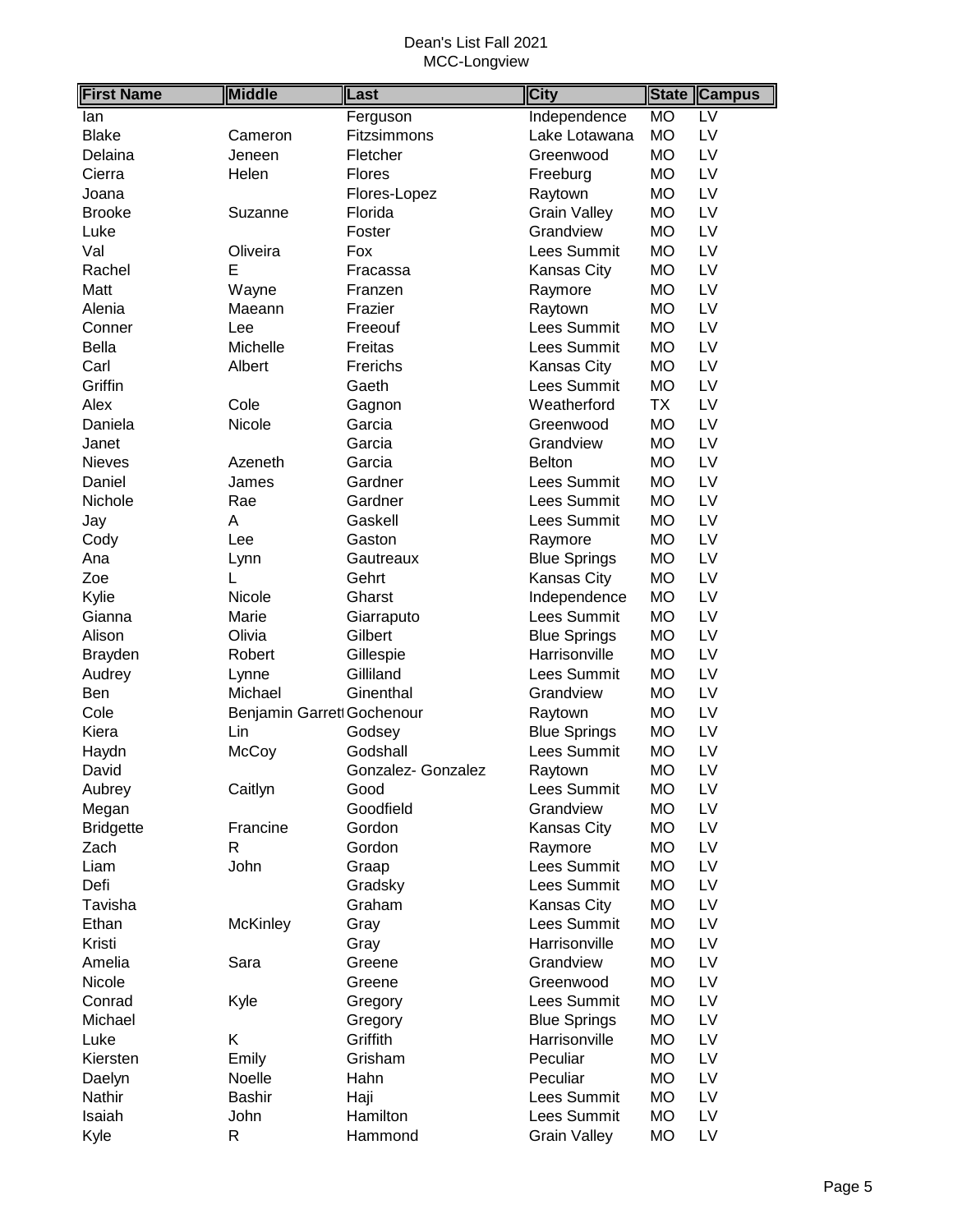| <b>First Name</b> | <b>Middle</b>    | Last              | <b>City</b>         | <b>State</b>    | <b>Campus</b>            |
|-------------------|------------------|-------------------|---------------------|-----------------|--------------------------|
| Samantha          | Nicole           | Hammond           | Kansas City         | <b>MO</b>       | $\overline{\mathsf{LV}}$ |
| Addison           | Rane             | Hampton           | Kearney             | <b>MO</b>       | LV                       |
| Owen              | James            | Hannen            | Lees Summit         | <b>MO</b>       | LV                       |
| Gabrielle         |                  | Hanover           | Harrisonville       | <b>MO</b>       | LV                       |
| Hana              | Mrawan           | Harb              | Kansas City         | <b>MO</b>       | LV                       |
| Alyssa            | Janelle          | Harmon            | Raymore             | <b>MO</b>       | LV                       |
| Kelley            |                  | Harper            | Kansas City         | <b>MO</b>       | LV                       |
| <b>Brandon</b>    | D                | Harrison          | Peculiar            | <b>MO</b>       | LV                       |
| <b>Braylen</b>    | Lamar            | Harvey            | <b>Belton</b>       | LV<br><b>MO</b> |                          |
| Marcus            | Dewayne          | Harvey            | Lees Summit         | <b>MO</b>       | LV                       |
| Caden             | D                | <b>Hawkins</b>    | <b>HOLDEN</b>       | <b>MO</b>       | LV                       |
| lan               | Joseph           | <b>Hawks</b>      | <b>Grain Valley</b> | <b>MO</b>       | LV                       |
| Amber             | Dawn             | Heard             | Lees Summit         | LV<br><b>MO</b> |                          |
| Autumn            | М                | Hearn             | Oak Grove           | <b>MO</b><br>LV |                          |
| Nat               | Gary             | Heath             | Lees Summit         | <b>MO</b>       | LV                       |
| MacKenzie         | Nicole           | Heiser            | <b>Belton</b>       | <b>MO</b>       | LV                       |
| Joy               | J                | Heishman          | Independence        | <b>MO</b>       | LV                       |
| Weston            | Davis            | Hemmerling        | Kansas City         | <b>MO</b>       | LV                       |
| Avery             | Dianne           | Henry             | <b>Belton</b>       | <b>MO</b>       | LV                       |
| Katie             |                  | Henze             | Kansas City         | <b>MO</b>       | LV                       |
| Troy              | William          | Hermann           | <b>Lees Summit</b>  | <b>MO</b>       | LV                       |
| Rafael            | Enrique          | Hernandez Vantuyl | Lees Summit         | <b>MO</b>       | LV                       |
| Dylan             |                  | Hertzler          | Greenwood           | <b>MO</b>       | LV                       |
| Mason             | Wade             | Hertzog           | Holden              | <b>MO</b>       | LV                       |
| Abby              |                  | Hester            | Raymore             | <b>MO</b>       | LV                       |
| <b>KATLIN</b>     | $\mathsf{R}$     | <b>HIGGINS</b>    | <b>RAYMORE</b>      | <b>MO</b>       | LV                       |
| Grace             | Marie            | Hill              | Minneapolis         | MN              | LV                       |
| Luke              | Dylan            | Hill              | <b>Belton</b>       | <b>MO</b>       | LV                       |
| Sanoma            | Cheyenne         | Hillebert         | <b>Belton</b>       | <b>MO</b>       | LV                       |
| Lauren            | Renee            | Hirning           | Lees Summit         | <b>MO</b>       | LV                       |
| Geoffrey          |                  | Hirt              | Lees Summit         | <b>MO</b>       | LV                       |
| Olivia            | Page             | Hoeper            | Raymore             | <b>MO</b>       | LV                       |
| Emily             | Marie            | Holder            | Cleveland           | <b>MO</b>       | LV                       |
| Makayla           | <b>Esther</b>    | Holmberg          | Lees Summit         | <b>MO</b>       | LV                       |
| <b>Brendan</b>    | Ayers            | Hooper            | <b>Belton</b>       | <b>MO</b>       | LV                       |
| Emily             | Mae              | Hopkins           | Archie              | <b>MO</b>       | LV                       |
| Adam              | Timothy          | <b>Hoskins</b>    | Grandview           | <b>MO</b>       | LV                       |
| <b>Bethany</b>    | <b>Sue Marie</b> | Hoskins           | Kansas City         | <b>MO</b>       | LV                       |
| Charlotte         | Nichole          | Hough             | Greenwood           | <b>MO</b>       | LV                       |
| Matt              | William          | Howerton          | Raytown             | <b>MO</b>       | LV                       |
| <b>Tyler</b>      | Joseph           | Hudspeth          | Lees Summit         | <b>MO</b>       | LV                       |
| Madison           |                  | Humphrey          | Kingsville          | <b>MO</b>       | LV                       |
| Levi              | S                | Hunter            | <b>Belton</b>       | <b>MO</b>       | LV                       |
| Patrick           |                  | Hurst             | Kansas City         | <b>MO</b>       | LV                       |
| Sarah             | Christine        | Hyer              | Kansas City         | МO              | LV                       |
| Lyric             | Ontaria          | Hyler             | <b>Belton</b>       | <b>MO</b>       | LV                       |
| Said              |                  | Isakov            | Kansas City         | <b>MO</b>       | LV                       |
| Patrick           | Conor            | Isbell            | Lees Summit         | <b>MO</b>       | LV                       |
| Dylan             | Wayne            | Jack              | Lees Summit         | <b>MO</b>       | LV                       |
| Shelby            | Erin             | <b>Jack</b>       | Pleasant Hill       | <b>MO</b>       | LV                       |
| Sheena            | Shyann           | Jackson           | Lees Summit         | <b>MO</b>       | LV                       |
| Steven            | Alonso           | Jalinsky          | Lees Summit         | <b>MO</b>       | LV                       |
| Heather           | Renee            | James             | <b>Belton</b>       | <b>MO</b>       | LV                       |
| <b>Brandi</b>     | Louise           | Jarrett           | Lone Jack           | <b>MO</b>       | LV                       |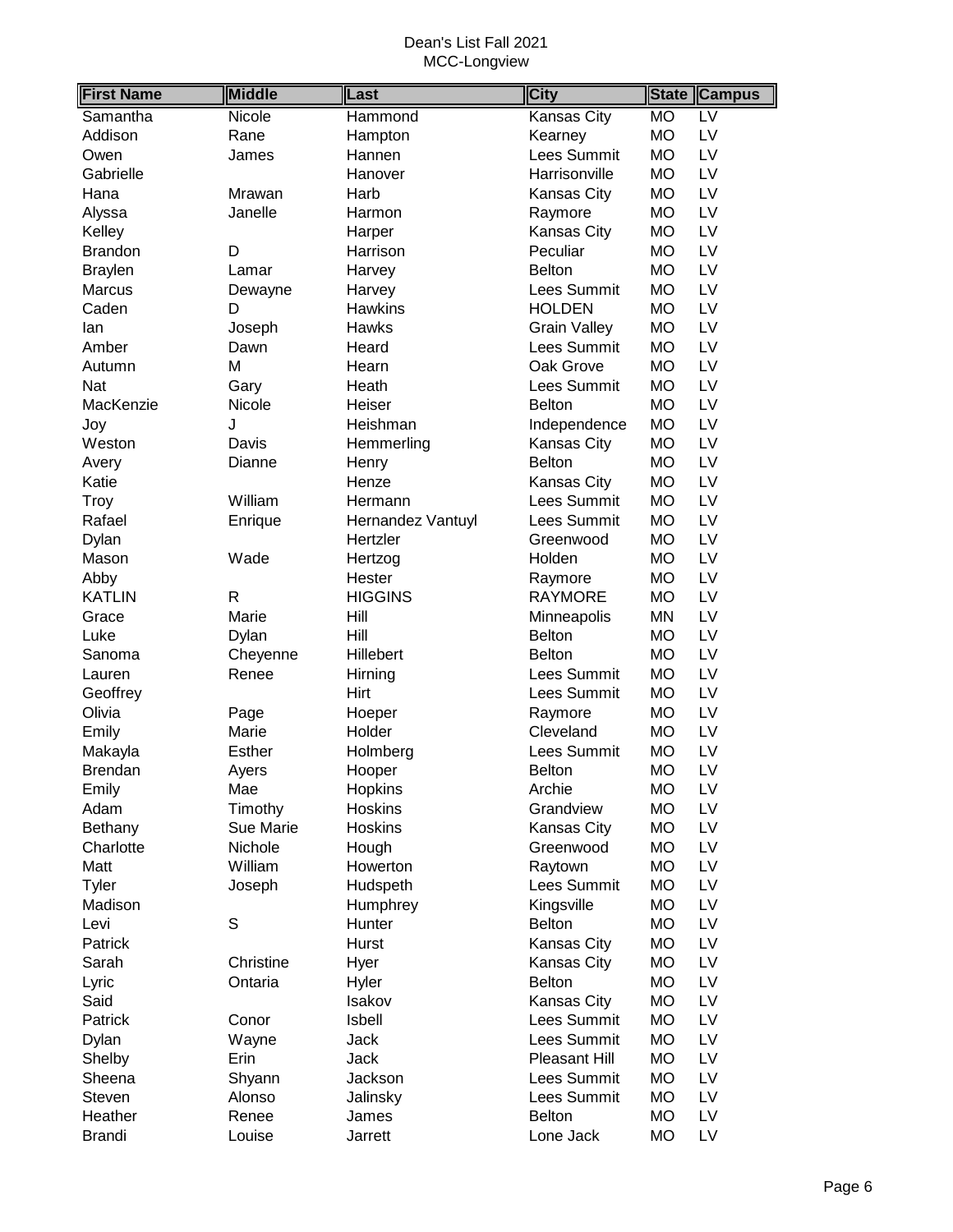| <b>Blue Springs</b><br><b>MO</b><br>$\overline{LV}$<br>Karissa<br>Jenesse<br><b>Blue Springs</b><br><b>MO</b><br>LV<br>Sariah<br>Jeannette<br>Jenesse<br>Lees Summit<br><b>MO</b><br>LV<br>Aedin<br>Е<br><b>Jersett</b><br>Lees Summit<br><b>MO</b><br>LV<br>Marco<br>Antonio<br>Jimenez<br><b>MO</b><br>LV<br>Jack<br>Avis<br>Jobe<br>Lake Lotawana<br><b>MO</b><br>LV<br>Kobe<br>Dale<br>Johnson<br>Raytown<br><b>MO</b><br>LV<br>Malachi<br>Mcclanion<br>Johnson<br>Raytown<br>Lees Summit<br><b>MO</b><br>LV<br>Sena<br>Anna<br>Johnson<br><b>MO</b><br>LV<br>Sky<br>Elizabeth<br>Johnson<br><b>Pleasant Hill</b><br><b>MO</b><br>LV<br>Tasha<br>Rae<br>Johnson<br>Kansas City<br><b>MO</b><br>LV<br>Johnston<br>Raymore<br>Grace<br>Anne<br>P<br>Lees Summit<br><b>MO</b><br>LV<br>lan<br>Jones<br><b>MO</b><br>LV<br>Adreeona<br>Kansas City<br>Jones<br>Jaraye<br><b>MO</b><br>LV<br>McKenna<br>Saint Joseph<br>Lee<br>Jones<br><b>MO</b><br>LV<br>Robert<br>Edward<br>Independence<br>Jones<br>Lees Summit<br><b>MO</b><br>Tyler<br>Allan<br>LV<br>Jones<br><b>MO</b><br>LV<br>Hannah<br><b>Brielle</b><br><b>Pleasant Hill</b><br>Joyce<br><b>MO</b><br>LV<br>Juha<br>Aman<br>Kansas City<br><b>MO</b><br>LV<br>Umar<br>Kakakhel<br>Kansas City<br>Umar<br>Lees Summit<br><b>MO</b><br>LV<br>Singh<br>Kandola<br>Simmy<br>Sarah<br><b>MO</b><br>LV<br>Elizabeth<br>Karashin<br>Kingsville<br>Kambria<br>Kansas City<br><b>MO</b><br>LV<br>Kellenberger<br>Ann<br><b>MO</b><br>LV<br>Jadon<br>Kelley<br>Independence<br><b>MO</b><br>LV<br>Jordan<br>Marie<br>Kelly<br>Greenwood<br><b>MO</b><br>LV<br>Cheyanne<br>Lee<br>Kennedy<br>Greenwood<br>Lees Summit<br><b>MO</b><br>LV<br>Sam<br>Joseph<br>Kennedy<br>Cecilia<br>Kiel<br>Lees Summit<br><b>MO</b><br>LV<br>Elizabeth<br>Kiel<br>Lees Summit<br><b>MO</b><br>LV<br>Monica<br><b>MO</b><br>LV<br>Tonia<br>Kiesov<br>Greenwood<br>Lees Summit<br><b>MO</b><br>LV<br>Kay<br>KilMartin<br>Lexi<br>Lees Summit<br><b>MO</b><br>LV<br>Gabe<br>Michael<br>Kingdon<br><b>MO</b><br>Kylee<br>Jordan<br>Peculiar<br>LV<br>Kingman<br>KS<br>LV<br>Paul<br>Muchiri<br><b>Overland Park</b><br>Kiragu<br>Colin<br><b>MO</b><br>LV<br>Pearce<br>Kirkpatrick<br>Liberty<br><b>MO</b><br>LV<br>Lees Summit<br>Klapmeyer<br>Cooper<br>Cooper<br>Lees Summit<br><b>MO</b><br>LV<br><b>Tucker</b><br>Knipp<br>James<br><b>MO</b><br>Α<br>Kottwitz<br><b>Belton</b><br>LV<br>Kathryn<br><b>MO</b><br>Joe<br>Kramer IV<br>Greenwood<br>LV<br>N<br><b>MO</b><br>LV<br><b>Briana</b><br>Kuehnast<br>Kansas City<br>LV<br>Kenia<br>Jackeline<br>Kunz<br>Pleasant Hill<br><b>MO</b><br>LV<br>Ladd<br>МO<br>Jordan<br>Paige<br>Raymore<br><b>MO</b><br>LV<br><b>Nick</b><br>Matthew<br><b>Belton</b><br>Lager<br>Lees Summit<br><b>MO</b><br>LV<br>Mackenzie<br><b>Bianca</b><br>Landon<br>Allan<br>Lees Summit<br><b>MO</b><br>LV<br>Nicholas<br>Lane<br>Lees Summit<br>LV<br><b>MO</b><br>Abby<br>Renee<br>Langle<br>Ariel<br>LV<br>Imoni<br>Warrensburg<br>МO<br>Lanigan<br>Lees Summit<br>Garret<br><b>MO</b><br>LV<br>Joseph<br>Lanning<br>Lees Summit<br><b>MO</b><br>LV<br>Danielle<br>Lassich<br>Kelsey<br>Elise<br>Laubach<br><b>MO</b><br>LV<br>Audrey<br>Raytown<br>Lees Summit<br>Caleb<br><b>MO</b><br>LV<br>James<br>Lavery<br>LV<br>Leah<br>Elizabeth Kaye<br>Kingsville<br><b>MO</b><br>Lawatsch<br><b>MO</b><br>LV<br>Sydney<br>Archie<br>Madison<br>Lecuru<br>LV<br>Alexis<br>С<br>Ledsworth<br>Independence<br><b>MO</b> | <b>First Name</b> | <b>Middle</b> | Last | <b>City</b> | <b>State</b> | <b>Campus</b> |
|------------------------------------------------------------------------------------------------------------------------------------------------------------------------------------------------------------------------------------------------------------------------------------------------------------------------------------------------------------------------------------------------------------------------------------------------------------------------------------------------------------------------------------------------------------------------------------------------------------------------------------------------------------------------------------------------------------------------------------------------------------------------------------------------------------------------------------------------------------------------------------------------------------------------------------------------------------------------------------------------------------------------------------------------------------------------------------------------------------------------------------------------------------------------------------------------------------------------------------------------------------------------------------------------------------------------------------------------------------------------------------------------------------------------------------------------------------------------------------------------------------------------------------------------------------------------------------------------------------------------------------------------------------------------------------------------------------------------------------------------------------------------------------------------------------------------------------------------------------------------------------------------------------------------------------------------------------------------------------------------------------------------------------------------------------------------------------------------------------------------------------------------------------------------------------------------------------------------------------------------------------------------------------------------------------------------------------------------------------------------------------------------------------------------------------------------------------------------------------------------------------------------------------------------------------------------------------------------------------------------------------------------------------------------------------------------------------------------------------------------------------------------------------------------------------------------------------------------------------------------------------------------------------------------------------------------------------------------------------------------------------------------------------------------------------------------------------------------------------------------------------------------------------------------------------------------------------------------------------------------------------------------------------------------------------------------------------------------------------------------------------------------------------------------------------------------------------------------------------|-------------------|---------------|------|-------------|--------------|---------------|
|                                                                                                                                                                                                                                                                                                                                                                                                                                                                                                                                                                                                                                                                                                                                                                                                                                                                                                                                                                                                                                                                                                                                                                                                                                                                                                                                                                                                                                                                                                                                                                                                                                                                                                                                                                                                                                                                                                                                                                                                                                                                                                                                                                                                                                                                                                                                                                                                                                                                                                                                                                                                                                                                                                                                                                                                                                                                                                                                                                                                                                                                                                                                                                                                                                                                                                                                                                                                                                                                                    |                   |               |      |             |              |               |
|                                                                                                                                                                                                                                                                                                                                                                                                                                                                                                                                                                                                                                                                                                                                                                                                                                                                                                                                                                                                                                                                                                                                                                                                                                                                                                                                                                                                                                                                                                                                                                                                                                                                                                                                                                                                                                                                                                                                                                                                                                                                                                                                                                                                                                                                                                                                                                                                                                                                                                                                                                                                                                                                                                                                                                                                                                                                                                                                                                                                                                                                                                                                                                                                                                                                                                                                                                                                                                                                                    |                   |               |      |             |              |               |
|                                                                                                                                                                                                                                                                                                                                                                                                                                                                                                                                                                                                                                                                                                                                                                                                                                                                                                                                                                                                                                                                                                                                                                                                                                                                                                                                                                                                                                                                                                                                                                                                                                                                                                                                                                                                                                                                                                                                                                                                                                                                                                                                                                                                                                                                                                                                                                                                                                                                                                                                                                                                                                                                                                                                                                                                                                                                                                                                                                                                                                                                                                                                                                                                                                                                                                                                                                                                                                                                                    |                   |               |      |             |              |               |
|                                                                                                                                                                                                                                                                                                                                                                                                                                                                                                                                                                                                                                                                                                                                                                                                                                                                                                                                                                                                                                                                                                                                                                                                                                                                                                                                                                                                                                                                                                                                                                                                                                                                                                                                                                                                                                                                                                                                                                                                                                                                                                                                                                                                                                                                                                                                                                                                                                                                                                                                                                                                                                                                                                                                                                                                                                                                                                                                                                                                                                                                                                                                                                                                                                                                                                                                                                                                                                                                                    |                   |               |      |             |              |               |
|                                                                                                                                                                                                                                                                                                                                                                                                                                                                                                                                                                                                                                                                                                                                                                                                                                                                                                                                                                                                                                                                                                                                                                                                                                                                                                                                                                                                                                                                                                                                                                                                                                                                                                                                                                                                                                                                                                                                                                                                                                                                                                                                                                                                                                                                                                                                                                                                                                                                                                                                                                                                                                                                                                                                                                                                                                                                                                                                                                                                                                                                                                                                                                                                                                                                                                                                                                                                                                                                                    |                   |               |      |             |              |               |
|                                                                                                                                                                                                                                                                                                                                                                                                                                                                                                                                                                                                                                                                                                                                                                                                                                                                                                                                                                                                                                                                                                                                                                                                                                                                                                                                                                                                                                                                                                                                                                                                                                                                                                                                                                                                                                                                                                                                                                                                                                                                                                                                                                                                                                                                                                                                                                                                                                                                                                                                                                                                                                                                                                                                                                                                                                                                                                                                                                                                                                                                                                                                                                                                                                                                                                                                                                                                                                                                                    |                   |               |      |             |              |               |
|                                                                                                                                                                                                                                                                                                                                                                                                                                                                                                                                                                                                                                                                                                                                                                                                                                                                                                                                                                                                                                                                                                                                                                                                                                                                                                                                                                                                                                                                                                                                                                                                                                                                                                                                                                                                                                                                                                                                                                                                                                                                                                                                                                                                                                                                                                                                                                                                                                                                                                                                                                                                                                                                                                                                                                                                                                                                                                                                                                                                                                                                                                                                                                                                                                                                                                                                                                                                                                                                                    |                   |               |      |             |              |               |
|                                                                                                                                                                                                                                                                                                                                                                                                                                                                                                                                                                                                                                                                                                                                                                                                                                                                                                                                                                                                                                                                                                                                                                                                                                                                                                                                                                                                                                                                                                                                                                                                                                                                                                                                                                                                                                                                                                                                                                                                                                                                                                                                                                                                                                                                                                                                                                                                                                                                                                                                                                                                                                                                                                                                                                                                                                                                                                                                                                                                                                                                                                                                                                                                                                                                                                                                                                                                                                                                                    |                   |               |      |             |              |               |
|                                                                                                                                                                                                                                                                                                                                                                                                                                                                                                                                                                                                                                                                                                                                                                                                                                                                                                                                                                                                                                                                                                                                                                                                                                                                                                                                                                                                                                                                                                                                                                                                                                                                                                                                                                                                                                                                                                                                                                                                                                                                                                                                                                                                                                                                                                                                                                                                                                                                                                                                                                                                                                                                                                                                                                                                                                                                                                                                                                                                                                                                                                                                                                                                                                                                                                                                                                                                                                                                                    |                   |               |      |             |              |               |
|                                                                                                                                                                                                                                                                                                                                                                                                                                                                                                                                                                                                                                                                                                                                                                                                                                                                                                                                                                                                                                                                                                                                                                                                                                                                                                                                                                                                                                                                                                                                                                                                                                                                                                                                                                                                                                                                                                                                                                                                                                                                                                                                                                                                                                                                                                                                                                                                                                                                                                                                                                                                                                                                                                                                                                                                                                                                                                                                                                                                                                                                                                                                                                                                                                                                                                                                                                                                                                                                                    |                   |               |      |             |              |               |
|                                                                                                                                                                                                                                                                                                                                                                                                                                                                                                                                                                                                                                                                                                                                                                                                                                                                                                                                                                                                                                                                                                                                                                                                                                                                                                                                                                                                                                                                                                                                                                                                                                                                                                                                                                                                                                                                                                                                                                                                                                                                                                                                                                                                                                                                                                                                                                                                                                                                                                                                                                                                                                                                                                                                                                                                                                                                                                                                                                                                                                                                                                                                                                                                                                                                                                                                                                                                                                                                                    |                   |               |      |             |              |               |
|                                                                                                                                                                                                                                                                                                                                                                                                                                                                                                                                                                                                                                                                                                                                                                                                                                                                                                                                                                                                                                                                                                                                                                                                                                                                                                                                                                                                                                                                                                                                                                                                                                                                                                                                                                                                                                                                                                                                                                                                                                                                                                                                                                                                                                                                                                                                                                                                                                                                                                                                                                                                                                                                                                                                                                                                                                                                                                                                                                                                                                                                                                                                                                                                                                                                                                                                                                                                                                                                                    |                   |               |      |             |              |               |
|                                                                                                                                                                                                                                                                                                                                                                                                                                                                                                                                                                                                                                                                                                                                                                                                                                                                                                                                                                                                                                                                                                                                                                                                                                                                                                                                                                                                                                                                                                                                                                                                                                                                                                                                                                                                                                                                                                                                                                                                                                                                                                                                                                                                                                                                                                                                                                                                                                                                                                                                                                                                                                                                                                                                                                                                                                                                                                                                                                                                                                                                                                                                                                                                                                                                                                                                                                                                                                                                                    |                   |               |      |             |              |               |
|                                                                                                                                                                                                                                                                                                                                                                                                                                                                                                                                                                                                                                                                                                                                                                                                                                                                                                                                                                                                                                                                                                                                                                                                                                                                                                                                                                                                                                                                                                                                                                                                                                                                                                                                                                                                                                                                                                                                                                                                                                                                                                                                                                                                                                                                                                                                                                                                                                                                                                                                                                                                                                                                                                                                                                                                                                                                                                                                                                                                                                                                                                                                                                                                                                                                                                                                                                                                                                                                                    |                   |               |      |             |              |               |
|                                                                                                                                                                                                                                                                                                                                                                                                                                                                                                                                                                                                                                                                                                                                                                                                                                                                                                                                                                                                                                                                                                                                                                                                                                                                                                                                                                                                                                                                                                                                                                                                                                                                                                                                                                                                                                                                                                                                                                                                                                                                                                                                                                                                                                                                                                                                                                                                                                                                                                                                                                                                                                                                                                                                                                                                                                                                                                                                                                                                                                                                                                                                                                                                                                                                                                                                                                                                                                                                                    |                   |               |      |             |              |               |
|                                                                                                                                                                                                                                                                                                                                                                                                                                                                                                                                                                                                                                                                                                                                                                                                                                                                                                                                                                                                                                                                                                                                                                                                                                                                                                                                                                                                                                                                                                                                                                                                                                                                                                                                                                                                                                                                                                                                                                                                                                                                                                                                                                                                                                                                                                                                                                                                                                                                                                                                                                                                                                                                                                                                                                                                                                                                                                                                                                                                                                                                                                                                                                                                                                                                                                                                                                                                                                                                                    |                   |               |      |             |              |               |
|                                                                                                                                                                                                                                                                                                                                                                                                                                                                                                                                                                                                                                                                                                                                                                                                                                                                                                                                                                                                                                                                                                                                                                                                                                                                                                                                                                                                                                                                                                                                                                                                                                                                                                                                                                                                                                                                                                                                                                                                                                                                                                                                                                                                                                                                                                                                                                                                                                                                                                                                                                                                                                                                                                                                                                                                                                                                                                                                                                                                                                                                                                                                                                                                                                                                                                                                                                                                                                                                                    |                   |               |      |             |              |               |
|                                                                                                                                                                                                                                                                                                                                                                                                                                                                                                                                                                                                                                                                                                                                                                                                                                                                                                                                                                                                                                                                                                                                                                                                                                                                                                                                                                                                                                                                                                                                                                                                                                                                                                                                                                                                                                                                                                                                                                                                                                                                                                                                                                                                                                                                                                                                                                                                                                                                                                                                                                                                                                                                                                                                                                                                                                                                                                                                                                                                                                                                                                                                                                                                                                                                                                                                                                                                                                                                                    |                   |               |      |             |              |               |
|                                                                                                                                                                                                                                                                                                                                                                                                                                                                                                                                                                                                                                                                                                                                                                                                                                                                                                                                                                                                                                                                                                                                                                                                                                                                                                                                                                                                                                                                                                                                                                                                                                                                                                                                                                                                                                                                                                                                                                                                                                                                                                                                                                                                                                                                                                                                                                                                                                                                                                                                                                                                                                                                                                                                                                                                                                                                                                                                                                                                                                                                                                                                                                                                                                                                                                                                                                                                                                                                                    |                   |               |      |             |              |               |
|                                                                                                                                                                                                                                                                                                                                                                                                                                                                                                                                                                                                                                                                                                                                                                                                                                                                                                                                                                                                                                                                                                                                                                                                                                                                                                                                                                                                                                                                                                                                                                                                                                                                                                                                                                                                                                                                                                                                                                                                                                                                                                                                                                                                                                                                                                                                                                                                                                                                                                                                                                                                                                                                                                                                                                                                                                                                                                                                                                                                                                                                                                                                                                                                                                                                                                                                                                                                                                                                                    |                   |               |      |             |              |               |
|                                                                                                                                                                                                                                                                                                                                                                                                                                                                                                                                                                                                                                                                                                                                                                                                                                                                                                                                                                                                                                                                                                                                                                                                                                                                                                                                                                                                                                                                                                                                                                                                                                                                                                                                                                                                                                                                                                                                                                                                                                                                                                                                                                                                                                                                                                                                                                                                                                                                                                                                                                                                                                                                                                                                                                                                                                                                                                                                                                                                                                                                                                                                                                                                                                                                                                                                                                                                                                                                                    |                   |               |      |             |              |               |
|                                                                                                                                                                                                                                                                                                                                                                                                                                                                                                                                                                                                                                                                                                                                                                                                                                                                                                                                                                                                                                                                                                                                                                                                                                                                                                                                                                                                                                                                                                                                                                                                                                                                                                                                                                                                                                                                                                                                                                                                                                                                                                                                                                                                                                                                                                                                                                                                                                                                                                                                                                                                                                                                                                                                                                                                                                                                                                                                                                                                                                                                                                                                                                                                                                                                                                                                                                                                                                                                                    |                   |               |      |             |              |               |
|                                                                                                                                                                                                                                                                                                                                                                                                                                                                                                                                                                                                                                                                                                                                                                                                                                                                                                                                                                                                                                                                                                                                                                                                                                                                                                                                                                                                                                                                                                                                                                                                                                                                                                                                                                                                                                                                                                                                                                                                                                                                                                                                                                                                                                                                                                                                                                                                                                                                                                                                                                                                                                                                                                                                                                                                                                                                                                                                                                                                                                                                                                                                                                                                                                                                                                                                                                                                                                                                                    |                   |               |      |             |              |               |
|                                                                                                                                                                                                                                                                                                                                                                                                                                                                                                                                                                                                                                                                                                                                                                                                                                                                                                                                                                                                                                                                                                                                                                                                                                                                                                                                                                                                                                                                                                                                                                                                                                                                                                                                                                                                                                                                                                                                                                                                                                                                                                                                                                                                                                                                                                                                                                                                                                                                                                                                                                                                                                                                                                                                                                                                                                                                                                                                                                                                                                                                                                                                                                                                                                                                                                                                                                                                                                                                                    |                   |               |      |             |              |               |
|                                                                                                                                                                                                                                                                                                                                                                                                                                                                                                                                                                                                                                                                                                                                                                                                                                                                                                                                                                                                                                                                                                                                                                                                                                                                                                                                                                                                                                                                                                                                                                                                                                                                                                                                                                                                                                                                                                                                                                                                                                                                                                                                                                                                                                                                                                                                                                                                                                                                                                                                                                                                                                                                                                                                                                                                                                                                                                                                                                                                                                                                                                                                                                                                                                                                                                                                                                                                                                                                                    |                   |               |      |             |              |               |
|                                                                                                                                                                                                                                                                                                                                                                                                                                                                                                                                                                                                                                                                                                                                                                                                                                                                                                                                                                                                                                                                                                                                                                                                                                                                                                                                                                                                                                                                                                                                                                                                                                                                                                                                                                                                                                                                                                                                                                                                                                                                                                                                                                                                                                                                                                                                                                                                                                                                                                                                                                                                                                                                                                                                                                                                                                                                                                                                                                                                                                                                                                                                                                                                                                                                                                                                                                                                                                                                                    |                   |               |      |             |              |               |
|                                                                                                                                                                                                                                                                                                                                                                                                                                                                                                                                                                                                                                                                                                                                                                                                                                                                                                                                                                                                                                                                                                                                                                                                                                                                                                                                                                                                                                                                                                                                                                                                                                                                                                                                                                                                                                                                                                                                                                                                                                                                                                                                                                                                                                                                                                                                                                                                                                                                                                                                                                                                                                                                                                                                                                                                                                                                                                                                                                                                                                                                                                                                                                                                                                                                                                                                                                                                                                                                                    |                   |               |      |             |              |               |
|                                                                                                                                                                                                                                                                                                                                                                                                                                                                                                                                                                                                                                                                                                                                                                                                                                                                                                                                                                                                                                                                                                                                                                                                                                                                                                                                                                                                                                                                                                                                                                                                                                                                                                                                                                                                                                                                                                                                                                                                                                                                                                                                                                                                                                                                                                                                                                                                                                                                                                                                                                                                                                                                                                                                                                                                                                                                                                                                                                                                                                                                                                                                                                                                                                                                                                                                                                                                                                                                                    |                   |               |      |             |              |               |
|                                                                                                                                                                                                                                                                                                                                                                                                                                                                                                                                                                                                                                                                                                                                                                                                                                                                                                                                                                                                                                                                                                                                                                                                                                                                                                                                                                                                                                                                                                                                                                                                                                                                                                                                                                                                                                                                                                                                                                                                                                                                                                                                                                                                                                                                                                                                                                                                                                                                                                                                                                                                                                                                                                                                                                                                                                                                                                                                                                                                                                                                                                                                                                                                                                                                                                                                                                                                                                                                                    |                   |               |      |             |              |               |
|                                                                                                                                                                                                                                                                                                                                                                                                                                                                                                                                                                                                                                                                                                                                                                                                                                                                                                                                                                                                                                                                                                                                                                                                                                                                                                                                                                                                                                                                                                                                                                                                                                                                                                                                                                                                                                                                                                                                                                                                                                                                                                                                                                                                                                                                                                                                                                                                                                                                                                                                                                                                                                                                                                                                                                                                                                                                                                                                                                                                                                                                                                                                                                                                                                                                                                                                                                                                                                                                                    |                   |               |      |             |              |               |
|                                                                                                                                                                                                                                                                                                                                                                                                                                                                                                                                                                                                                                                                                                                                                                                                                                                                                                                                                                                                                                                                                                                                                                                                                                                                                                                                                                                                                                                                                                                                                                                                                                                                                                                                                                                                                                                                                                                                                                                                                                                                                                                                                                                                                                                                                                                                                                                                                                                                                                                                                                                                                                                                                                                                                                                                                                                                                                                                                                                                                                                                                                                                                                                                                                                                                                                                                                                                                                                                                    |                   |               |      |             |              |               |
|                                                                                                                                                                                                                                                                                                                                                                                                                                                                                                                                                                                                                                                                                                                                                                                                                                                                                                                                                                                                                                                                                                                                                                                                                                                                                                                                                                                                                                                                                                                                                                                                                                                                                                                                                                                                                                                                                                                                                                                                                                                                                                                                                                                                                                                                                                                                                                                                                                                                                                                                                                                                                                                                                                                                                                                                                                                                                                                                                                                                                                                                                                                                                                                                                                                                                                                                                                                                                                                                                    |                   |               |      |             |              |               |
|                                                                                                                                                                                                                                                                                                                                                                                                                                                                                                                                                                                                                                                                                                                                                                                                                                                                                                                                                                                                                                                                                                                                                                                                                                                                                                                                                                                                                                                                                                                                                                                                                                                                                                                                                                                                                                                                                                                                                                                                                                                                                                                                                                                                                                                                                                                                                                                                                                                                                                                                                                                                                                                                                                                                                                                                                                                                                                                                                                                                                                                                                                                                                                                                                                                                                                                                                                                                                                                                                    |                   |               |      |             |              |               |
|                                                                                                                                                                                                                                                                                                                                                                                                                                                                                                                                                                                                                                                                                                                                                                                                                                                                                                                                                                                                                                                                                                                                                                                                                                                                                                                                                                                                                                                                                                                                                                                                                                                                                                                                                                                                                                                                                                                                                                                                                                                                                                                                                                                                                                                                                                                                                                                                                                                                                                                                                                                                                                                                                                                                                                                                                                                                                                                                                                                                                                                                                                                                                                                                                                                                                                                                                                                                                                                                                    |                   |               |      |             |              |               |
|                                                                                                                                                                                                                                                                                                                                                                                                                                                                                                                                                                                                                                                                                                                                                                                                                                                                                                                                                                                                                                                                                                                                                                                                                                                                                                                                                                                                                                                                                                                                                                                                                                                                                                                                                                                                                                                                                                                                                                                                                                                                                                                                                                                                                                                                                                                                                                                                                                                                                                                                                                                                                                                                                                                                                                                                                                                                                                                                                                                                                                                                                                                                                                                                                                                                                                                                                                                                                                                                                    |                   |               |      |             |              |               |
|                                                                                                                                                                                                                                                                                                                                                                                                                                                                                                                                                                                                                                                                                                                                                                                                                                                                                                                                                                                                                                                                                                                                                                                                                                                                                                                                                                                                                                                                                                                                                                                                                                                                                                                                                                                                                                                                                                                                                                                                                                                                                                                                                                                                                                                                                                                                                                                                                                                                                                                                                                                                                                                                                                                                                                                                                                                                                                                                                                                                                                                                                                                                                                                                                                                                                                                                                                                                                                                                                    |                   |               |      |             |              |               |
|                                                                                                                                                                                                                                                                                                                                                                                                                                                                                                                                                                                                                                                                                                                                                                                                                                                                                                                                                                                                                                                                                                                                                                                                                                                                                                                                                                                                                                                                                                                                                                                                                                                                                                                                                                                                                                                                                                                                                                                                                                                                                                                                                                                                                                                                                                                                                                                                                                                                                                                                                                                                                                                                                                                                                                                                                                                                                                                                                                                                                                                                                                                                                                                                                                                                                                                                                                                                                                                                                    |                   |               |      |             |              |               |
|                                                                                                                                                                                                                                                                                                                                                                                                                                                                                                                                                                                                                                                                                                                                                                                                                                                                                                                                                                                                                                                                                                                                                                                                                                                                                                                                                                                                                                                                                                                                                                                                                                                                                                                                                                                                                                                                                                                                                                                                                                                                                                                                                                                                                                                                                                                                                                                                                                                                                                                                                                                                                                                                                                                                                                                                                                                                                                                                                                                                                                                                                                                                                                                                                                                                                                                                                                                                                                                                                    |                   |               |      |             |              |               |
|                                                                                                                                                                                                                                                                                                                                                                                                                                                                                                                                                                                                                                                                                                                                                                                                                                                                                                                                                                                                                                                                                                                                                                                                                                                                                                                                                                                                                                                                                                                                                                                                                                                                                                                                                                                                                                                                                                                                                                                                                                                                                                                                                                                                                                                                                                                                                                                                                                                                                                                                                                                                                                                                                                                                                                                                                                                                                                                                                                                                                                                                                                                                                                                                                                                                                                                                                                                                                                                                                    |                   |               |      |             |              |               |
|                                                                                                                                                                                                                                                                                                                                                                                                                                                                                                                                                                                                                                                                                                                                                                                                                                                                                                                                                                                                                                                                                                                                                                                                                                                                                                                                                                                                                                                                                                                                                                                                                                                                                                                                                                                                                                                                                                                                                                                                                                                                                                                                                                                                                                                                                                                                                                                                                                                                                                                                                                                                                                                                                                                                                                                                                                                                                                                                                                                                                                                                                                                                                                                                                                                                                                                                                                                                                                                                                    |                   |               |      |             |              |               |
|                                                                                                                                                                                                                                                                                                                                                                                                                                                                                                                                                                                                                                                                                                                                                                                                                                                                                                                                                                                                                                                                                                                                                                                                                                                                                                                                                                                                                                                                                                                                                                                                                                                                                                                                                                                                                                                                                                                                                                                                                                                                                                                                                                                                                                                                                                                                                                                                                                                                                                                                                                                                                                                                                                                                                                                                                                                                                                                                                                                                                                                                                                                                                                                                                                                                                                                                                                                                                                                                                    |                   |               |      |             |              |               |
|                                                                                                                                                                                                                                                                                                                                                                                                                                                                                                                                                                                                                                                                                                                                                                                                                                                                                                                                                                                                                                                                                                                                                                                                                                                                                                                                                                                                                                                                                                                                                                                                                                                                                                                                                                                                                                                                                                                                                                                                                                                                                                                                                                                                                                                                                                                                                                                                                                                                                                                                                                                                                                                                                                                                                                                                                                                                                                                                                                                                                                                                                                                                                                                                                                                                                                                                                                                                                                                                                    |                   |               |      |             |              |               |
|                                                                                                                                                                                                                                                                                                                                                                                                                                                                                                                                                                                                                                                                                                                                                                                                                                                                                                                                                                                                                                                                                                                                                                                                                                                                                                                                                                                                                                                                                                                                                                                                                                                                                                                                                                                                                                                                                                                                                                                                                                                                                                                                                                                                                                                                                                                                                                                                                                                                                                                                                                                                                                                                                                                                                                                                                                                                                                                                                                                                                                                                                                                                                                                                                                                                                                                                                                                                                                                                                    |                   |               |      |             |              |               |
|                                                                                                                                                                                                                                                                                                                                                                                                                                                                                                                                                                                                                                                                                                                                                                                                                                                                                                                                                                                                                                                                                                                                                                                                                                                                                                                                                                                                                                                                                                                                                                                                                                                                                                                                                                                                                                                                                                                                                                                                                                                                                                                                                                                                                                                                                                                                                                                                                                                                                                                                                                                                                                                                                                                                                                                                                                                                                                                                                                                                                                                                                                                                                                                                                                                                                                                                                                                                                                                                                    |                   |               |      |             |              |               |
|                                                                                                                                                                                                                                                                                                                                                                                                                                                                                                                                                                                                                                                                                                                                                                                                                                                                                                                                                                                                                                                                                                                                                                                                                                                                                                                                                                                                                                                                                                                                                                                                                                                                                                                                                                                                                                                                                                                                                                                                                                                                                                                                                                                                                                                                                                                                                                                                                                                                                                                                                                                                                                                                                                                                                                                                                                                                                                                                                                                                                                                                                                                                                                                                                                                                                                                                                                                                                                                                                    |                   |               |      |             |              |               |
|                                                                                                                                                                                                                                                                                                                                                                                                                                                                                                                                                                                                                                                                                                                                                                                                                                                                                                                                                                                                                                                                                                                                                                                                                                                                                                                                                                                                                                                                                                                                                                                                                                                                                                                                                                                                                                                                                                                                                                                                                                                                                                                                                                                                                                                                                                                                                                                                                                                                                                                                                                                                                                                                                                                                                                                                                                                                                                                                                                                                                                                                                                                                                                                                                                                                                                                                                                                                                                                                                    |                   |               |      |             |              |               |
|                                                                                                                                                                                                                                                                                                                                                                                                                                                                                                                                                                                                                                                                                                                                                                                                                                                                                                                                                                                                                                                                                                                                                                                                                                                                                                                                                                                                                                                                                                                                                                                                                                                                                                                                                                                                                                                                                                                                                                                                                                                                                                                                                                                                                                                                                                                                                                                                                                                                                                                                                                                                                                                                                                                                                                                                                                                                                                                                                                                                                                                                                                                                                                                                                                                                                                                                                                                                                                                                                    |                   |               |      |             |              |               |
|                                                                                                                                                                                                                                                                                                                                                                                                                                                                                                                                                                                                                                                                                                                                                                                                                                                                                                                                                                                                                                                                                                                                                                                                                                                                                                                                                                                                                                                                                                                                                                                                                                                                                                                                                                                                                                                                                                                                                                                                                                                                                                                                                                                                                                                                                                                                                                                                                                                                                                                                                                                                                                                                                                                                                                                                                                                                                                                                                                                                                                                                                                                                                                                                                                                                                                                                                                                                                                                                                    |                   |               |      |             |              |               |
|                                                                                                                                                                                                                                                                                                                                                                                                                                                                                                                                                                                                                                                                                                                                                                                                                                                                                                                                                                                                                                                                                                                                                                                                                                                                                                                                                                                                                                                                                                                                                                                                                                                                                                                                                                                                                                                                                                                                                                                                                                                                                                                                                                                                                                                                                                                                                                                                                                                                                                                                                                                                                                                                                                                                                                                                                                                                                                                                                                                                                                                                                                                                                                                                                                                                                                                                                                                                                                                                                    |                   |               |      |             |              |               |
|                                                                                                                                                                                                                                                                                                                                                                                                                                                                                                                                                                                                                                                                                                                                                                                                                                                                                                                                                                                                                                                                                                                                                                                                                                                                                                                                                                                                                                                                                                                                                                                                                                                                                                                                                                                                                                                                                                                                                                                                                                                                                                                                                                                                                                                                                                                                                                                                                                                                                                                                                                                                                                                                                                                                                                                                                                                                                                                                                                                                                                                                                                                                                                                                                                                                                                                                                                                                                                                                                    |                   |               |      |             |              |               |
|                                                                                                                                                                                                                                                                                                                                                                                                                                                                                                                                                                                                                                                                                                                                                                                                                                                                                                                                                                                                                                                                                                                                                                                                                                                                                                                                                                                                                                                                                                                                                                                                                                                                                                                                                                                                                                                                                                                                                                                                                                                                                                                                                                                                                                                                                                                                                                                                                                                                                                                                                                                                                                                                                                                                                                                                                                                                                                                                                                                                                                                                                                                                                                                                                                                                                                                                                                                                                                                                                    |                   |               |      |             |              |               |
|                                                                                                                                                                                                                                                                                                                                                                                                                                                                                                                                                                                                                                                                                                                                                                                                                                                                                                                                                                                                                                                                                                                                                                                                                                                                                                                                                                                                                                                                                                                                                                                                                                                                                                                                                                                                                                                                                                                                                                                                                                                                                                                                                                                                                                                                                                                                                                                                                                                                                                                                                                                                                                                                                                                                                                                                                                                                                                                                                                                                                                                                                                                                                                                                                                                                                                                                                                                                                                                                                    |                   |               |      |             |              |               |
|                                                                                                                                                                                                                                                                                                                                                                                                                                                                                                                                                                                                                                                                                                                                                                                                                                                                                                                                                                                                                                                                                                                                                                                                                                                                                                                                                                                                                                                                                                                                                                                                                                                                                                                                                                                                                                                                                                                                                                                                                                                                                                                                                                                                                                                                                                                                                                                                                                                                                                                                                                                                                                                                                                                                                                                                                                                                                                                                                                                                                                                                                                                                                                                                                                                                                                                                                                                                                                                                                    |                   |               |      |             |              |               |
| Lees Summit<br><b>MO</b><br>LV<br>Chitpasong<br>Lee                                                                                                                                                                                                                                                                                                                                                                                                                                                                                                                                                                                                                                                                                                                                                                                                                                                                                                                                                                                                                                                                                                                                                                                                                                                                                                                                                                                                                                                                                                                                                                                                                                                                                                                                                                                                                                                                                                                                                                                                                                                                                                                                                                                                                                                                                                                                                                                                                                                                                                                                                                                                                                                                                                                                                                                                                                                                                                                                                                                                                                                                                                                                                                                                                                                                                                                                                                                                                                |                   |               |      |             |              |               |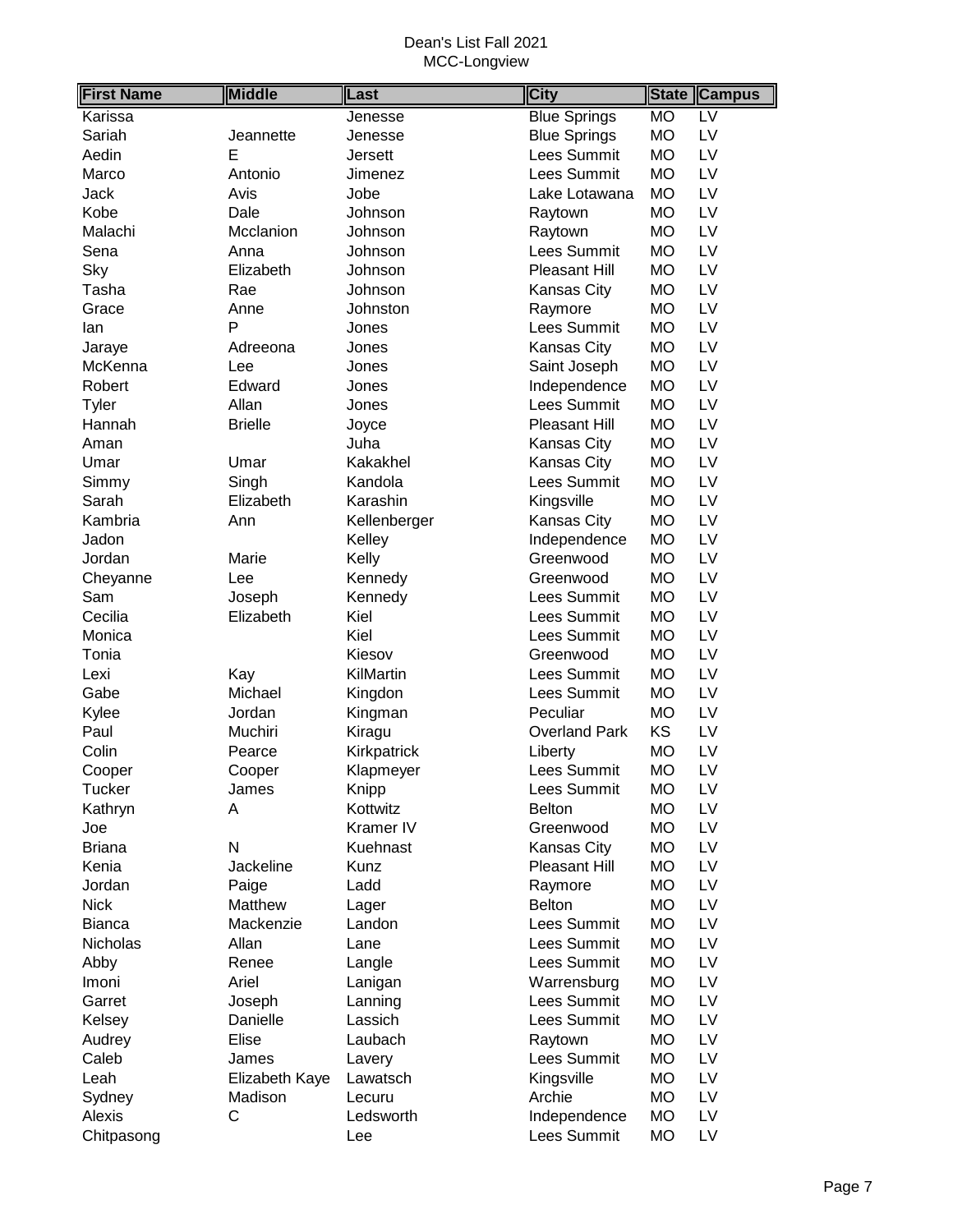| <b>First Name</b> | <b>Middle</b> | Last              | <b>City</b>         | <b>Campus</b><br><b>State</b> |
|-------------------|---------------|-------------------|---------------------|-------------------------------|
| Katelyn           |               | Lees              | Lees Summit         | <b>MO</b><br>$\overline{LV}$  |
| Camron            | Layne         | Leftwich          | Raymore             | <b>MO</b><br>LV               |
| Alexis            | Mae           | Leighty           | Raymore             | <b>MO</b><br>LV               |
| Cody              | Lee           | Lenhart-Abbott    | Kingsville          | <b>MO</b><br>LV               |
| Cooper            |               | Lennard           | Lees Summit         | <b>MO</b><br>LV               |
| Donielle          | Louise        | Lester            | Lees Summit         | LV<br><b>MO</b>               |
| Kristofer         | Sterling      | Lester            | Grandview           | <b>MO</b><br>LV               |
| Samantha          | Nicole        | LeValley          | <b>Belton</b>       | LV<br><b>MO</b>               |
| Tierra            |               | Lewis             | Kansas City         | <b>MO</b><br>LV               |
| <b>Mercedes</b>   | Α             | Loar              | <b>Belton</b>       | LV<br><b>MO</b>               |
| Fay               | Nicole        | Loftis            | <b>Blue Springs</b> | <b>MO</b><br>LV               |
| Addy              | Clair         | Londre            | Lees Summit         | LV<br><b>MO</b>               |
| Eric              | Manuel        | Lopez             | Grandview           | LV<br><b>MO</b>               |
| Johusep           | Alexander     | Lopez             | Kansas City         | LV<br><b>MO</b>               |
| Amanda            |               | Louis             | Grandview           | <b>MO</b><br>LV               |
| Kayla             | Α             | Loveland          | <b>Belton</b>       | <b>MO</b><br>LV               |
| Kennedy           | Elizabeth     | Loyd              | Lees Summit         | LV<br><b>MO</b>               |
| Karla             | P             | Lozano Valladares | Greenwood           | <b>MO</b><br>LV               |
| Hannah            | Marie         | Luhring           | Greenwood           | <b>MO</b><br>LV               |
| Robert            | Dean          | Lukenbill         | Independence        | <b>MO</b><br>LV               |
| <b>Dominick</b>   | David         | Lytton            | Raytown             | <b>MO</b><br>LV               |
| Perazim           | David         | Maas              | Kansas City         | <b>MO</b><br>LV               |
| Kathryn           | Patricia      | Maasen            | Lees Summit         | LV<br><b>MO</b>               |
| Zach              | Zachery       | Macha             | Lees Summit         | LV<br><b>MO</b>               |
| Amesha            | Tahree        | Mack              | Kansas City         | LV<br><b>MO</b>               |
| Lori              | Michelle      | Macrander         | Archie              | LV<br><b>MO</b>               |
| Krystal           |               | Malott            | Lees Summit         | LV<br><b>MO</b>               |
| Alisson           | D             | Marin             | Grandview           | LV<br><b>MO</b>               |
| Lezette           |               | Marin             | Kansas City         | LV<br><b>MO</b>               |
| Cole              | Jaxson        | Marker            | Kansas City         | LV<br><b>MO</b>               |
| Kaden             | Jerrel        | Marshall          | Kansas City         | LV<br><b>MO</b>               |
| Matthew           | Victor        | Martin            | <b>Blue Springs</b> | <b>MO</b><br>LV               |
| Meghan            | Lindsay       | Martin            | Lees Summit         | <b>MO</b><br>LV               |
| Ora               | Oliver        | Martindale V      | Lees Summit         | LV<br><b>MO</b>               |
| Anonda            | Lorrae        | Martinez          | Lees Summit         | <b>MO</b><br>LV               |
| Jaden             | Cameron       | Mason             | <b>Grain Valley</b> | <b>MO</b><br>LV               |
| Tristan           | Phoenix       | Mata              | <b>Belton</b>       | <b>MO</b><br>LV               |
| Carly             | Atienza       | Matro             | Raymore             | <b>MO</b><br>LV               |
| Taya              | Marie         | Mauch             | Raytown             | <b>MO</b><br>LV               |
| Chaya             | Elisabeth     | Mauk              | Cleveland           | LV<br><b>MO</b>               |
| Trevor            | Smith         | Mauk              | <b>Belton</b>       | <b>MO</b><br>LV               |
| Paisley           | Renee         | Mayo              | <b>Belton</b>       | LV<br><b>MO</b>               |
| Stephen           |               | McAlpin           | Kansas City         | LV<br><b>MO</b>               |
| Kate              | E             | McBride           | Lees Summit         | <b>MO</b><br>LV               |
| Maddie            | Sara          | McCambridge       | Greenwood           | LV<br><b>MO</b>               |
| Josh              | David         | McCarroll         | Raytown             | LV<br><b>MO</b>               |
| Josie             | Valentine     | <b>McCarthy</b>   | <b>Belton</b>       | LV<br><b>MO</b>               |
| Michaela          | Kathryn       | McCommon          | Greenwood           | <b>MO</b><br>LV               |
| Charles           | S             | McCullough        | Kansas City         | <b>MO</b><br>LV               |
| Ethan             | $\mathsf{C}$  | Mccune            | Harrisonville       | LV<br><b>MO</b>               |
| Jesse             | Earl          | <b>McGraw</b>     | Grandview           | LV<br><b>MO</b>               |
| Shannon           | Shannon       | <b>McGuire</b>    | Kearney             | <b>MO</b><br>LV               |
| Lauren            | Amanda        | Mckarnin          | Lees Summit         | <b>MO</b><br>LV               |
| Riley             | Grace         | <b>McKinnis</b>   | Lone Jack           | <b>MO</b><br>LV               |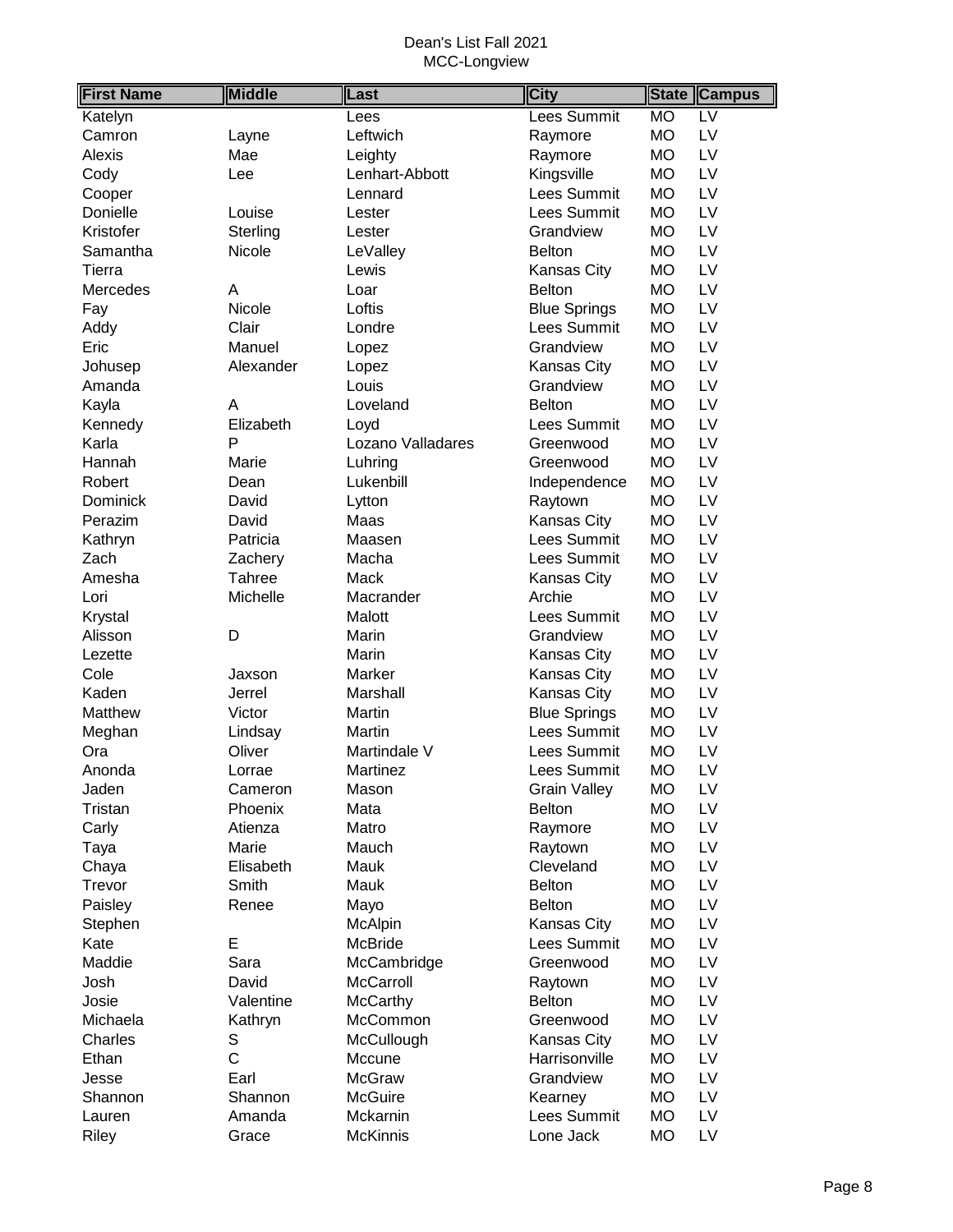| <b>First Name</b> | <b>Middle</b>           | Last                  | <b>City</b>         | <b>State</b> | <b>Campus</b>            |
|-------------------|-------------------------|-----------------------|---------------------|--------------|--------------------------|
| Calvin            | Benard                  | McMiller II           | Lees Summit         | <b>MO</b>    | $\overline{\mathsf{LV}}$ |
| Tina              | Marlese                 | McQuillen             | <b>Blue Springs</b> | <b>MO</b>    | LV                       |
| Alicia            | K                       | Mead                  | Lees Summit         | <b>MO</b>    | LV                       |
| Karissa           | Danielle                | Meads                 | Lees Summit         | <b>MO</b>    | LV                       |
| Powell            | Alexander Chadv Medlock |                       | Odessa              | <b>MO</b>    | LV                       |
| Zoe               | Juliet                  | Mehrhoff              | Lees Summit         | <b>MO</b>    | LV                       |
| Ignacio           | Matthew                 | Meno                  | Independence        | <b>MO</b>    | LV                       |
| William           | Daniel                  | Merit                 | Lees Summit         | <b>MO</b>    | LV                       |
| Allison           | Ryan                    | Merrill               | Independence        | <b>MO</b>    | LV                       |
| Abigail           | Linn                    | Meyer                 | Raytown             | <b>MO</b>    | LV                       |
| Kodi              |                         | Meyer                 | Kansas City         | <b>MO</b>    | LV                       |
| Kayla             | A                       | Miller                | Lees Summit         | <b>MO</b>    | LV                       |
| Shane             | N                       | Miller                | Liberty             | <b>MO</b>    | LV                       |
| Sierra            | Marie                   | Miller                | <b>Blue Springs</b> | <b>MO</b>    | LV                       |
| Emily             |                         | Mincher               | Lees Summit         | <b>MO</b>    | LV                       |
| Antone            | Thaddeus                | Miressi-Hotle         | Lees Summit         | <b>MO</b>    | LV                       |
| <b>Brendan</b>    |                         | Mitchell              | Lees Summit         | <b>MO</b>    | LV                       |
| Hayden            | Dallas                  | Mitchell              | <b>Grain Valley</b> | <b>MO</b>    | LV                       |
| Maddie            | Hannah                  | Mitchell              | Grandview           | <b>MO</b>    | LV                       |
| Bo                | Amber                   | Moduno                | Grandview           | <b>MO</b>    | LV                       |
| Shirley           | Krystel                 | Montano San Juan      | Lees Summit         | <b>MO</b>    | LV                       |
| Emily             | Melissa                 | Montrose              | Raymore             | <b>MO</b>    | LV                       |
| <b>Bailey</b>     | Dineen                  | Moore                 | Pleasant Hill       | <b>MO</b>    | LV                       |
| <b>Bridgett</b>   | Nicole                  | Moore                 | Kansas City         | <b>MO</b>    | LV                       |
| Charisse          |                         | Moore                 | Kansas City         | <b>MO</b>    | LV                       |
| Julia             | Nicole                  | Moore                 | Pleasant Hill       | <b>MO</b>    | LV                       |
| Kendra            | Alyse                   | Moore                 | Lees Summit         | <b>MO</b>    | LV                       |
| Lexay             | Catera                  | Moore                 | <b>Belton</b>       | <b>MO</b>    | LV                       |
| Ya'Kira           | Arai                    | Moore                 | Raytown             | <b>MO</b>    | LV                       |
| Alexus            | Marie                   | Moreno                | Holden              | <b>MO</b>    | LV                       |
| Cheri             | Lynn                    | Morgan                | Garden City         | <b>MO</b>    | LV                       |
| Zane              |                         | Moriarty              | Lees Summit         | <b>MO</b>    | LV                       |
| Andrew            | James                   | Morris                | Lees Summit         | <b>MO</b>    | LV                       |
| Ashton            | Hannah                  | <b>Morris</b>         | Pleasant Hill       | <b>MO</b>    | LV                       |
| John              | James                   | <b>Morris</b>         | <b>Kansas City</b>  | <b>MO</b>    | LV                       |
| Sierra            | Rose                    | <b>Moss</b>           | Lees Summit         | <b>MO</b>    | LV                       |
| Austin            |                         | Muehlbach             | Kansas City         | <b>MO</b>    | LV                       |
| Maryam            | Yosef                   | <b>Muhammed Saleh</b> | Kansas City         | <b>MO</b>    | LV                       |
| Zoe               | Jane                    | Mundy                 | Raymore             | <b>MO</b>    | LV                       |
| Donovan           | Donovan                 | <b>Murnieks</b>       | Lees Summit         | <b>MO</b>    | LV                       |
| <b>Bryonna</b>    | Cheyenne                | Murphy                | Kansas City         | KS           | LV                       |
| Adam              | Logan                   | <b>Myrick</b>         | <b>Belton</b>       | <b>MO</b>    | LV                       |
| Leina             | Bobong                  | Ndango                | Lees Summit         | <b>MO</b>    | LV                       |
| Aidan             | Matthew                 | Neal                  | Lees Summit         | <b>MO</b>    | LV                       |
| Ben               |                         | Neal                  | Lees Summit         | <b>MO</b>    | LV                       |
| Ella              | Michele                 | Nelson                | Lees Summit         | <b>MO</b>    | LV                       |
| Emily             | Marie                   | Neumann               | Kansas City         | <b>MO</b>    | LV                       |
| Robert            | S                       | Newcomer              | Lees Summit         | <b>MO</b>    | LV                       |
| David             | James                   | Nezerka               | Kansas City         | <b>MO</b>    | LV                       |
| Vy                | Н                       | Nguyen                | Lees Summit         | <b>MO</b>    | LV                       |
| Jenna             | Marie                   | <b>Nichols</b>        | Kansas City         | <b>MO</b>    | LV                       |
| Hannah            | Lynn                    | Nooner                | Olathe              | <b>KS</b>    | LV                       |
| Carolyn           |                         | Nordquist             | <b>Blue Springs</b> | <b>MO</b>    | LV                       |
| Tarquinius        | Paul                    | Northern II           | Lees Summit         | <b>MO</b>    | LV                       |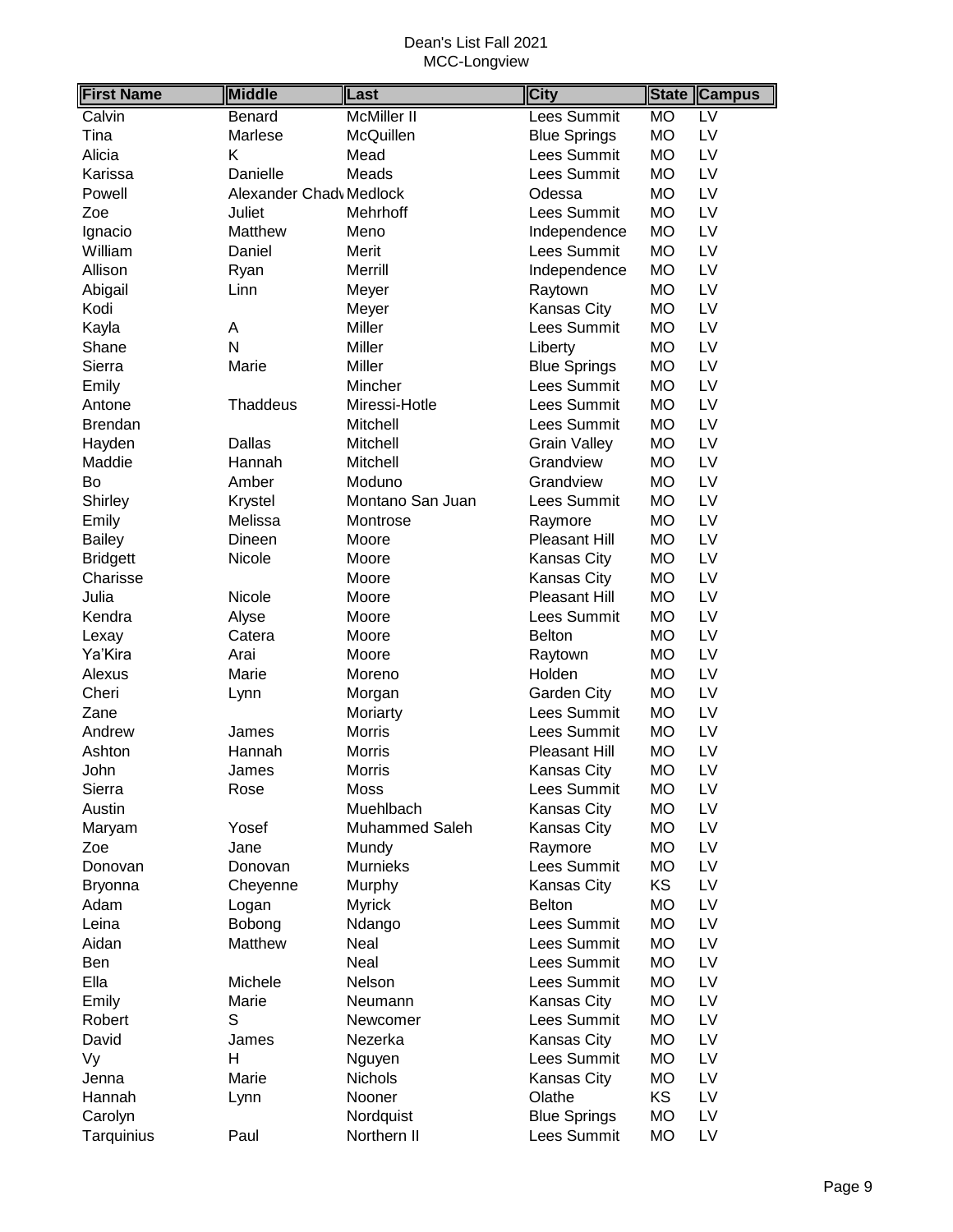| <b>First Name</b> | <b>Middle</b> | Last           | <b>City</b>         | <b>State</b> | <b>Campus</b>   |
|-------------------|---------------|----------------|---------------------|--------------|-----------------|
| Jawad             | Mo            | Nussairat      | <b>Blue Springs</b> | <b>MO</b>    | $\overline{LV}$ |
| Reese             |               | Nussbeck       | <b>KANSAS CITY</b>  | <b>MO</b>    | LV              |
| Kynzie            |               | O'Brien        | Lees Summit         | <b>MO</b>    | LV              |
| Sarah             | <b>Beth</b>   | O'Brien        | <b>Blue Springs</b> | <b>MO</b>    | LV              |
| Jocelyn           |               | Odom           | <b>Lees Summit</b>  | <b>MO</b>    | LV              |
| Hillary           | Sachi         | O'Hara Caceres | Lees Summit         | <b>MO</b>    | LV              |
| Ngozi             | Patricia      | Okwuobi        | Kansas City         | MO           | LV              |
| Shawn             | Andrew        | Oldham         | Lees Summit         | <b>MO</b>    | LV              |
| Colleen           |               | Olgren         | Lees Summit         | <b>MO</b>    | LV              |
| Mikayla           |               | Ollison        | Pleasant Hill       | <b>MO</b>    | LV              |
| Aubree            |               | Olson          | Raymore             | <b>MO</b>    | LV              |
| Meghan            | Elizabeth     | Olson          | Lees Summit         | <b>MO</b>    | LV              |
| Tristan           | Kyle          | Ornce          | Lees Summit         | <b>MO</b>    | LV              |
| Miguel            | Angel         | Ornelas        | Kansas City         | <b>MO</b>    | LV              |
| Shelby            | Maire         | Osborn         | Peculiar            | <b>MO</b>    | LV              |
| Zoe               | Jolyn         | Osborne        | Oak Grove           | <b>MO</b>    | LV              |
| Trent             | т             | Osgood         | Peculiar            | <b>MO</b>    | LV              |
| Marie             |               | Ossa           | <b>Lees Summit</b>  | <b>MO</b>    | LV              |
| Jonathan          | Takashi       | Overall        | Kansas City         | <b>MO</b>    | LV              |
| Samantha          | Renee         | Overman        | Grandview           | <b>MO</b>    | LV              |
| John              | William       | Paccione       | Lees Summit         | <b>MO</b>    | LV              |
| Elizabeth         | Danielle      | Padley         | <b>Blue Springs</b> | <b>MO</b>    | LV              |
| Jasmine           | Michael       | Painia         | Grandview           | <b>MO</b>    | LV              |
| Callan            | Jillian       | Palmer         | <b>Blue Springs</b> | MO           | LV              |
| Rebekah           | Ruth          | Panek          | Kansas City         | <b>MO</b>    | LV              |
| Devan             | Rae           | Park           | <b>Blue Springs</b> | <b>MO</b>    | LV              |
| Sarah             | Kay           | Park           | Kansas City         | <b>MO</b>    | LV              |
| Aidan             | Presley       | Parker         | Pleasant Hill       | <b>MO</b>    | LV              |
| Alexus            | M             | Parker         | Lees Summit         | МO           | LV              |
| Andrea            | Lynn          | Patterson      | Lees Summit         | <b>MO</b>    | LV              |
| Joseph            | Marty         | Pavelka        | Raymore             | <b>MO</b>    | LV              |
| Max               |               | Payne          | Lees Summit         | <b>MO</b>    | LV              |
| Roman             |               | Pearce         | Raymore             | <b>MO</b>    | LV              |
| Ryker             | C             | Pearce         | Raymore             | <b>MO</b>    | LV              |
| Ben               | Michael       | Pennington     | Kansas City         | <b>MO</b>    | LV              |
| Jessica           | Κ             | Perez          | <b>BELTON</b>       | <b>MO</b>    | LV              |
| James             | Alan          | Perkins        | Greenwood           | <b>MO</b>    | LV              |
| Emma              | Grace         | Perry          | Lees Summit         | <b>MO</b>    | LV              |
| <b>Brianna</b>    | Marie         | Pfeifer        | Lees Summit         | MO           | LV              |
| Maddie            | Marie         | Phelps         | <b>Blue Springs</b> | MO           | LV              |
| Ariel             | Meena         | Phetpriyavanh  | Lees Summit         | MO           | LV              |
| Conner            | Ace           | Phillips       | Raytown             | <b>MO</b>    | LV              |
| Jazzlyn           |               | Phillips       | Lees Summit         | <b>MO</b>    | LV              |
| Jaydon            | Ray           | Piburn         | Raymore             | <b>MO</b>    | LV              |
| Muhliyah          |               | Pickens        | Kansas City         | <b>MO</b>    | LV              |
| Keeley            | Caitlyn       | Pine           | Lees Summit         | <b>MO</b>    | LV              |
| Katie             | Nicole        | Poisner        | Lees Summit         | <b>MO</b>    | LV              |
| Kenzie            | Ann           | Polina         | Greenwood           | MO           | LV              |
| Adam              | Stephen       | Powers         | Kansas City         | <b>MO</b>    | LV              |
| Mikayla           | Rae           | Pray           | <b>Butler</b>       | MO           | LV              |
| Ashley            | Taylor        | Preator        | Raymore             | <b>MO</b>    | LV              |
| <b>Bradly</b>     | Daniel        | Preator        | Independence        | <b>MO</b>    | LV              |
| Madison           | Leeann        | Preuett        | <b>Blue Springs</b> | <b>MO</b>    | LV              |
| Dunia             | Nedal         | Qakei          | Lees Summit         | <b>MO</b>    | LV              |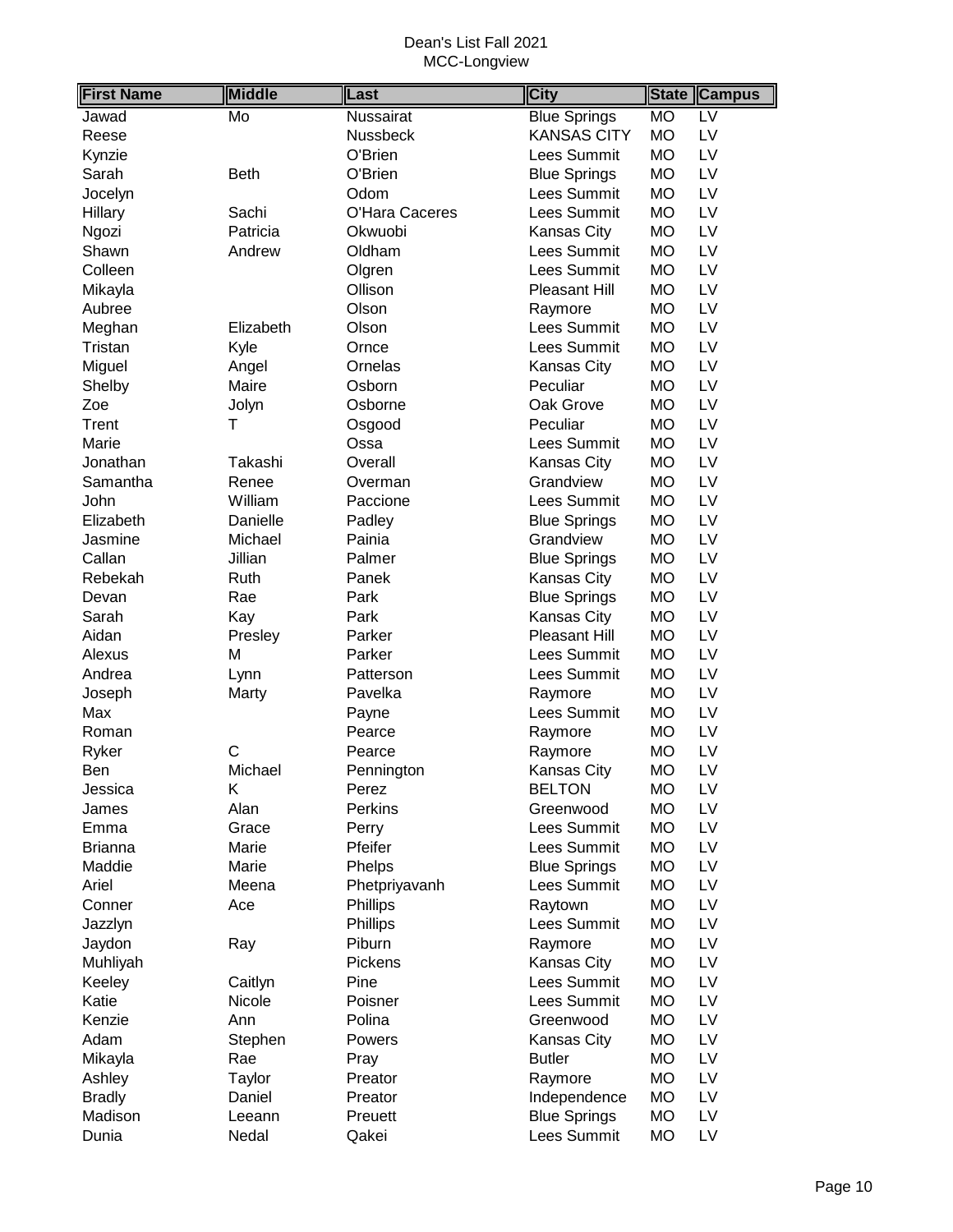| <b>First Name</b> | <b>Middle</b> | Last           | <b>City</b>         | <b>Campus</b><br><b>State</b> |
|-------------------|---------------|----------------|---------------------|-------------------------------|
| Laney             | Paige         | Queen          | Lees Summit         | <b>MO</b><br>$\overline{LV}$  |
| Jacob             |               | Rabenold       | Kansas City         | <b>MO</b><br>LV               |
| Diana             | p             | Ramirez        | <b>Belton</b>       | <b>MO</b><br>LV               |
| Ricky             | Ricardo       | Ramos          | Gladstone           | <b>MO</b><br>LV               |
| Thaniya           | Ali           | Ramzan         | Kansas City         | <b>MO</b><br>LV               |
| Amanda            | Kathleen      | Reasons        | Kansas City         | LV<br>MO                      |
| Maddie            | Avery         | Reed           | Raymore             | LV<br>MO                      |
| Dailyn            |               | Reese          | <b>Kansas City</b>  | LV<br>MO                      |
| ΑJ                |               | Reid           | <b>Belton</b>       | LV<br><b>MO</b>               |
| Thomas            | A             | Reilly         | <b>Grain Valley</b> | <b>MO</b><br>LV               |
| Kari              |               | Revollo        | Kansas City         | LV<br><b>MO</b>               |
| Kiersten          |               | Rex            | Lees Summit         | <b>MO</b><br>LV               |
| Christin          |               | Rey            | Kansas City         | <b>MO</b><br>LV               |
| Adelaide          | Rose          | Rice           | Lees Summit         | <b>MO</b><br>LV               |
| Madison           | Elizabeth     | Richardson     | <b>Blue Springs</b> | LV<br>MO                      |
| Rakiah            |               | Richardson     | Raytown             | LV<br>MO                      |
| Sophie            | Christine     | Richardson     | Lees Summit         | <b>MO</b><br>LV               |
| Abby              | Jane          | Ring           | Pleasant Hill       | <b>MO</b><br>LV               |
| Kailee            | <b>Esther</b> | <b>Rios</b>    | Lees Summit         | <b>MO</b><br>LV               |
| Daniel            |               | Rios-Rojo      | Independence        | <b>MO</b><br>LV               |
| Eric              | Joseph        | Rizo           | Lees Summit         | <b>MO</b><br>LV               |
| Mary              |               | Roark          | Holden              | <b>MO</b><br>LV               |
| Alyvia            |               | Roath          | Lees Summit         | LV<br><b>MO</b>               |
| Alyssa            | Marie         | Roberson       | Raytown             | LV<br><b>MO</b>               |
| Carley            | Kristine      | Roberts        | <b>Belton</b>       | <b>MO</b><br>LV               |
| Chase             | Lindsay       | Robertson      | Kansas City         | LV<br><b>MO</b>               |
| Serenity          | Hope          | Robinson       | Lees Summit         | LV<br><b>MO</b>               |
| Skyler            | Alyssia       | Robinson       | Kansas City         | LV<br><b>MO</b>               |
| Xavier            | Markell       | Robinson       | Raytown             | <b>MO</b><br>LV               |
| Anna              | Marie         | Rogers         | Pleasant Hill       | <b>MO</b><br>LV               |
| Janelle           |               | Rogers         | Kansas City         | LV<br>MO                      |
| Lauren            |               | Rogers         | <b>Blue Springs</b> | LV<br><b>MO</b>               |
| Gracie            | A             | Roling         | <b>Belton</b>       | LV<br>МO                      |
| Jenna             | Leigh         | Roncelli       | Odessa              | LV<br>МO                      |
| Mina              | Penelope      | Rosas Oquendo  | <b>Belton</b>       | <b>MO</b><br>LV               |
| Matthew           | Michael       | Roselli        | <b>Belton</b>       | <b>MO</b><br>LV               |
| <b>Braiden</b>    | Lane          | Rosen          | <b>Blue Springs</b> | <b>MO</b><br>LV               |
| <b>Drake</b>      | Alan          | Ross           | Raytown             | <b>MO</b><br>LV               |
| Joslyn            | Marie         | Ross           | <b>Belton</b>       | LV<br>MO                      |
| <b>Bryaunah</b>   |               | Rushing-Willis | Kansas City         | LV<br><b>MO</b>               |
| <b>Brooke</b>     | P             | Russell        | Greenwood           | LV<br>МO                      |
| Jayden            | Haruhisa      | Russell        | Lees Summit         | LV<br><b>MO</b>               |
| Thessa            | Lynn          | Ryan           | Raytown             | LV<br>МO                      |
| Jennifer          | Leigh         | Rynes          | <b>Blue Springs</b> | <b>MO</b><br>LV               |
| Raquel            |               | Saavedra       | Kansas City         | LV<br>МO                      |
| Ryan              | G             | Sackrider      | <b>Belton</b>       | LV<br>MO                      |
| Shirley           | P             | Salcedo        | Pleasant Hill       | LV<br>MO                      |
| Alexandra         | $\vee$        | Salinas        | <b>Grain Valley</b> | LV<br>MO                      |
| Haya              |               | Salman         | Kansas City         | LV<br>MO                      |
| Ahmed             | Hussam        | Salous         | Lees Summit         | LV<br>MO                      |
| Maggie            | Odalis        | Sanchez Garcia | <b>Belton</b>       | LV<br>MO                      |
| Amber             | L             | Sandlin        | <b>Blue Springs</b> | <b>MO</b><br>LV               |
| Angela            |               | Sandoval       | Grandview           | LV<br><b>MO</b>               |
| Taylor            |               | Sare           | Lees Summit         | <b>MO</b><br>LV               |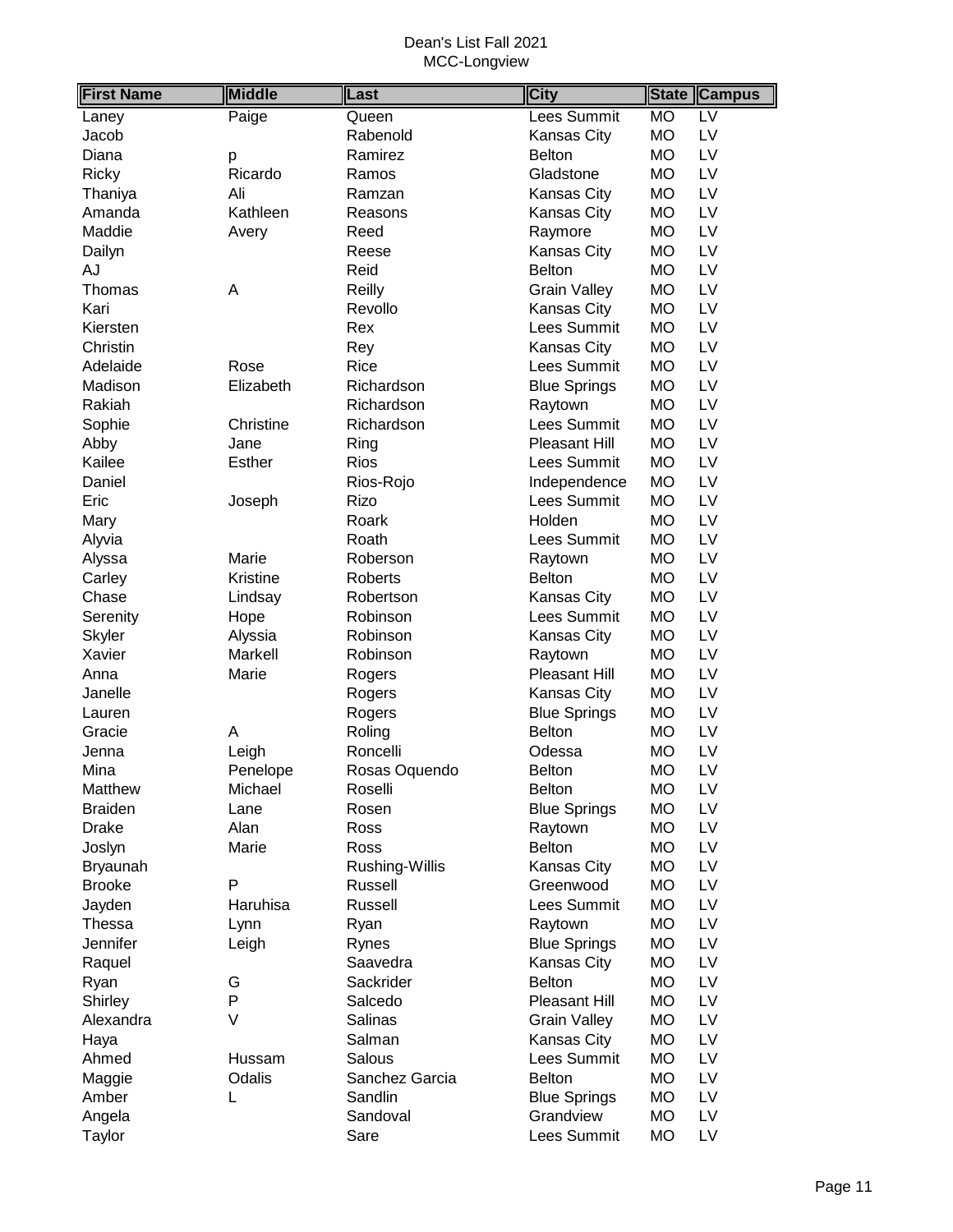| <b>First Name</b> | <b>Middle</b>  | Last             | <b>City</b>         | <b>State</b> | <b>Campus</b>            |
|-------------------|----------------|------------------|---------------------|--------------|--------------------------|
| Isabella          |                | Sarratud Urbaez  | Lees Summit         | <b>MO</b>    | $\overline{\mathsf{LV}}$ |
| Kendall           | Reese          | Scharfen         | Lees Summit         | <b>MO</b>    | LV                       |
| Kody              | Aaron          | Scheidt          | Independence        | <b>MO</b>    | LV                       |
| Andi              | Mikael         | Schmidt          | Creighton           | <b>MO</b>    | LV                       |
| Dustin            |                | Schmidt          | Kansas City         | <b>MO</b>    | LV                       |
| Dalton            | Laith          | Schrock          | Harrisonville       | <b>MO</b>    | LV                       |
| Shelby            | E              | Schwagerman      | Lees Summit         | <b>MO</b>    | LV                       |
| Daniel            | Thomas         | Schwaller        | Kansas City         | <b>MO</b>    | LV                       |
| Lauren            | N              | Schwepker        | <b>LEES SUMMIT</b>  | <b>MO</b>    | LV                       |
| Zoey              | Mae            | Sears            | Lees Summit         | <b>MO</b>    | LV                       |
| Ridgely           |                | Secrist          | Lees Summit         | <b>MO</b>    | LV                       |
| <b>Stacey</b>     | Renee          | Severson         | Raymore             | <b>MO</b>    | LV                       |
| Zayne             |                | Sexton           | Grandview           | <b>MO</b>    | LV                       |
| Annie             | Marie          | Seymour          | <b>Blue Springs</b> | <b>MO</b>    | LV                       |
| Obaida            |                | Shammaa          | Kansas City         | <b>MO</b>    | LV                       |
| Corbin            |                | <b>Shanks</b>    | Lees Summit         | <b>MO</b>    | LV                       |
| Maryam            |                | Sharif           | Independence        | <b>MO</b>    | LV                       |
| Preston           | Gabriel        | Shelton          | Lees Summit         | <b>MO</b>    | LV                       |
| Simone            | Monique        | Shields          | Raytown             | <b>MO</b>    | LV                       |
| Abigail           | Rose           | Shirley          | Lees Summit         | <b>MO</b>    | LV                       |
| Ryan              |                | Shirley          | <b>Lees Summit</b>  | <b>MO</b>    | LV                       |
| Ryan              | Charles        | Shoaf            | Lees Summit         | <b>MO</b>    | LV                       |
| Isabelle          | Grace          | Shoemaker        | <b>Belton</b>       | <b>MO</b>    | LV                       |
| Kristen           | LeAnn          | Shumate          | Lees Summit         | <b>MO</b>    | LV                       |
| Madison           | Nicole May     | Simbeck          | <b>Blue Springs</b> | <b>MO</b>    | LV                       |
| Shelly            | Layne          | Simily           | <b>Belton</b>       | <b>MO</b>    | LV                       |
| Noah              | Thomas         | Sisemore         | Raymore             | <b>MO</b>    | LV                       |
| Amelia            | J              | Smith            | Lees Summit         | <b>MO</b>    | LV                       |
| Andrew            | Jacob          | Smith            | Lees Summit         | <b>MO</b>    | LV                       |
| Ashlyn            |                | Smith            | Oak Grove           | <b>MO</b>    | LV                       |
| Avery             | Lowrean        | Smith            | Raymore             | <b>MO</b>    | LV                       |
| Cabrina           | R              | Smith            | <b>Blue Springs</b> | <b>MO</b>    | LV                       |
| Camyra            | Gage           | Smith            | Lees Summit         | <b>MO</b>    | LV                       |
| Ember             | Kealynn        | Smith            | Harrisonville       | <b>MO</b>    | LV                       |
| George            |                | Smith            | Lees Summit         | <b>MO</b>    | LV                       |
| Keith             | Earl           | Smith            | <b>Belton</b>       | <b>MO</b>    | LV                       |
| Mallory           |                | Smith            | Peculiar            | <b>MO</b>    | LV                       |
| <b>Nick</b>       | Ivan           | Smith            | Raymore             | <b>MO</b>    | LV                       |
| Owen              | Douglas        | Smith            | Lees Summit         | <b>MO</b>    | LV                       |
| Rock              | Robert Jack    | Smith            | <b>Belton</b>       | <b>MO</b>    | LV                       |
| Shyneice          | Raquel         | Smith            | Kansas City         | <b>MO</b>    | LV                       |
| Wade              | Michael        | Smith            | Lees Summit         | <b>MO</b>    | LV                       |
| Skyler            | Elizabeth Anne | Snow             | Lees Summit         | <b>MO</b>    | LV                       |
| Averie            | Grace          | Snyder           | Pleasant Hill       | MO           | LV                       |
| Karla             |                | Soto Estremera   | Lees Summit         | MO           | LV                       |
| Halle             | Hull           | Soucie           | Lees Summit         | <b>MO</b>    | LV                       |
| Madeline          | Kenworthy      | Sparks           | Lees Summit         | <b>MO</b>    | LV                       |
| Austin            | Elwyn          | Spitz            | Lees Summit         | <b>MO</b>    | LV                       |
| Benjamin          | Mark Judah     | Springer         | Kansas City         | <b>MO</b>    | LV                       |
| Katie             | Elisabeth      | Spurgeon         | Lone Jack           | <b>MO</b>    | LV                       |
| Jaedon            | Matthew        | Stacye           | Greenwood           | <b>MO</b>    | LV                       |
| Alicia            |                | <b>Stephens</b>  | Kansas City         | <b>MO</b>    | LV                       |
| Liam              | Michael        | Stevenson-Garcia | Lees Summit         | <b>MO</b>    | LV                       |
| Mora              | Christine Iona | Still            | Raytown             | <b>MO</b>    | LV                       |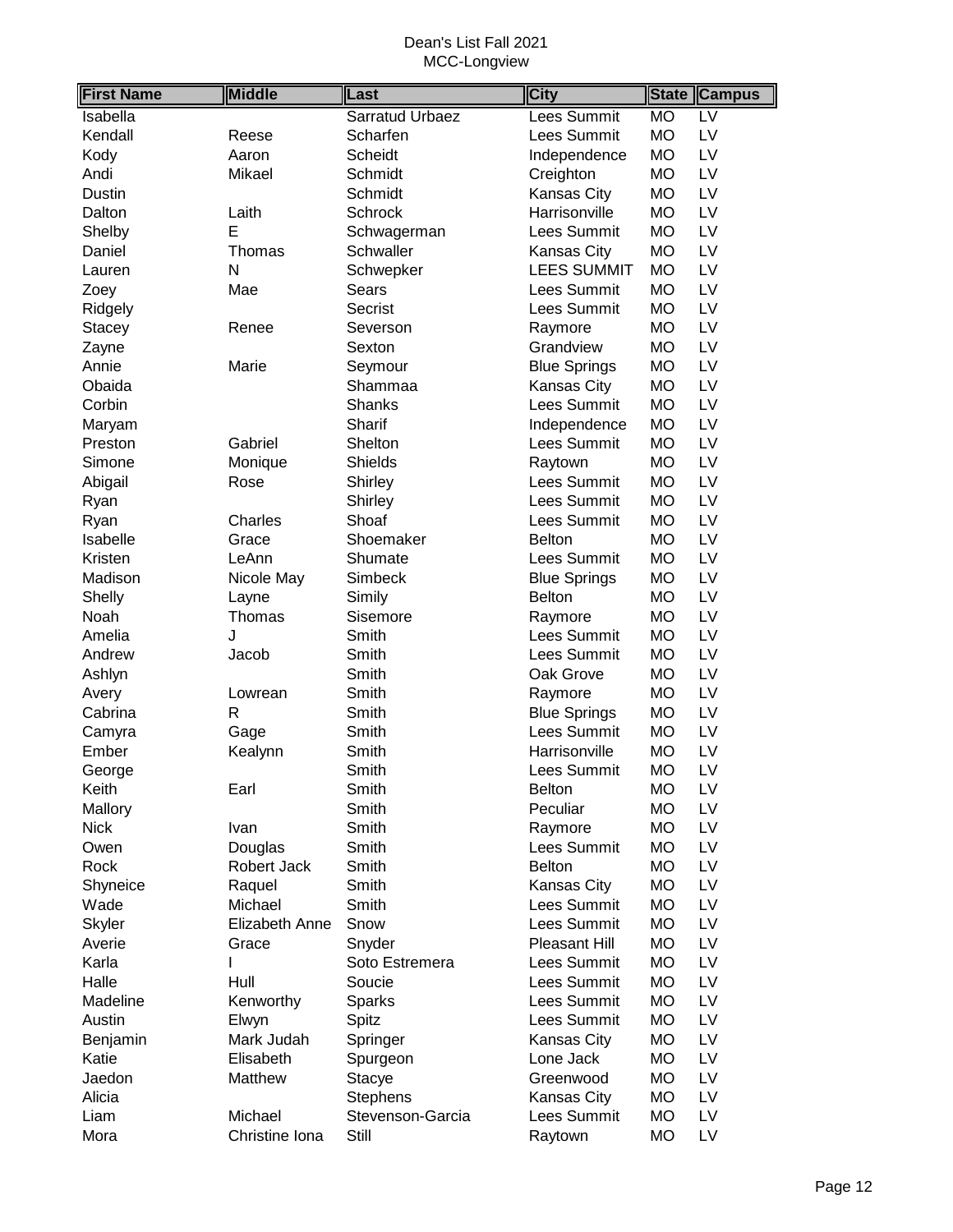| <b>First Name</b> | <b>Middle</b> | Last            | <b>City</b>          | State     | <b>Campus</b>   |
|-------------------|---------------|-----------------|----------------------|-----------|-----------------|
| William           | D             | <b>Stlouis</b>  | <b>Blue Springs</b>  | <b>MO</b> | $\overline{LV}$ |
| Trey              | Thomas        | <b>Stokley</b>  | <b>Belton</b>        | <b>MO</b> | LV              |
| Courtney          |               | Storey          | Norborne             | <b>MO</b> | LV              |
| Allie             | Joy           | <b>Stout</b>    | Lees Summit          | <b>MO</b> | LV              |
| Jack              | Connor        | Strangeway      | Grandview            | <b>MO</b> | LV              |
| Maleah            | Christine     | Stratman        | Lees Summit          | <b>MO</b> | LV              |
| Alex              | Marie         | Strickland      | Raymore              | <b>MO</b> | LV              |
| Maya              | Angela        | Strickland      | Lees Summit          | <b>MO</b> | LV              |
| Kelsey            | Nicole        | <b>Stuart</b>   | Leavenworth          | KS        | LV              |
| Sydnee            |               | <b>Stucker</b>  | Raymore              | <b>MO</b> | LV              |
| Jamie             | Elizabeth     | Stuebe          | Raymore              | <b>MO</b> | LV              |
| <b>Brittany</b>   | R             | Sudduth         | Lees Summit          | <b>MO</b> | LV              |
| <b>Bryce</b>      | Daniel        | Sullivan        | Lees Summit          | <b>MO</b> | LV              |
| Caleb             |               | Swinehart       | <b>Belton</b>        | <b>MO</b> | LV              |
| Ariel             |               | Switzer         | Kansas City          | <b>MO</b> | LV              |
| <b>Bailey</b>     | L             | Tabaracci       | Kansas City          | <b>MO</b> | LV              |
| Chase             |               | <b>Tackett</b>  | <b>Blue Springs</b>  | <b>MO</b> | LV              |
| Logan             | E             | Talcott         | Lees Summit          | <b>MO</b> | LV              |
| Emilie            |               | <b>Talley</b>   | Lees Summit          | <b>MO</b> | LV              |
| Lauren            | Antoinette    | Taylor          | Kansas City          | <b>MO</b> | LV              |
| Lily              | Nicole        | Temple          | Lees Summit          | <b>MO</b> | LV              |
| Alala             | D             | Thomas          | Lees Summit          | <b>MO</b> | LV              |
| Joshua            | D             | Thomas          | Peculiar             | <b>MO</b> | LV              |
| Skyler            | Alexis        | Thomas          | Oak Grove            | <b>MO</b> | LV              |
| Truman            |               | Thompson        | Raytown              | <b>MO</b> | LV              |
| Jordan            | Daischell     | Thompson-Patton | Kansas City          | <b>MO</b> | LV              |
| Joseph            | G             | Throneberry     | Lees Summit          | <b>MO</b> | LV              |
| Bri               | Paige         | Thurman         | Kansas City          | <b>MO</b> | LV              |
| Jenna             | Nikole        | Tiedemann       | Lees Summit          | <b>MO</b> | LV              |
| Talia             | Rene          | Tindall         | <b>Blue Springs</b>  | <b>MO</b> | LV              |
| Waqar             | Hussain       | Tirmzi          | Kansas City          | <b>MO</b> | LV              |
| Sayler            |               | Todd            | Pleasant Hill        | <b>MO</b> | LV              |
| Alicia            | Sanjuana      | <b>Torres</b>   | <b>Blue Springs</b>  | <b>MO</b> | LV              |
| Tyler             |               | Trent           | Greenwood            | <b>MO</b> | LV              |
| Rebecca           |               | Troyer          | <b>Belton</b>        | <b>MO</b> | LV              |
| Micheal           | Joseph        | Tschantre       | <b>Blue Springs</b>  | <b>MO</b> | LV              |
| Alexis            | Ryann         | Tweedy          | Kansas City          | <b>MO</b> | LV              |
| Madison           | Delaney       | Twite           | Raymore              | <b>MO</b> | LV              |
| Jordan            | Grace         | Uberroth        | Lees Summit          | <b>MO</b> | LV              |
| Katina            | Raquel        | Uhlich          | Lees Summit          | <b>MO</b> | LV              |
| Hannah            | Faith         | Um              | Lees Summit          | <b>MO</b> | LV              |
| Darren            |               | Undercuffler    | Lees Summit          | <b>MO</b> | LV              |
| Sheila            | $\mathsf{R}$  | Urum-Eke        | Grandview            | <b>MO</b> | LV              |
| Jacque            | Victoria      | Valentine       | <b>Blue Springs</b>  | <b>MO</b> | LV              |
| Melissa           | Aymee         | Valentin-Ortiz  | <b>Belton</b>        | <b>MO</b> | LV              |
| <b>Brittany</b>   | Susan         | VanHoecke       | Kansas City          | <b>MO</b> | LV              |
| Mallory           | Renae         | VanMeter        | <b>Belton</b>        | <b>MO</b> | LV              |
| Omar              |               | VanZant         | <b>Pleasant Hill</b> | <b>MO</b> | LV              |
| Natali            | Raschele      | Vierra          | Kansas City          | <b>MO</b> | LV              |
| Cassandra         | June          | <b>Viers</b>    | Lees Summit          | <b>MO</b> | LV              |
| Joseph            | Michael       | Vincent         | Raymore              | <b>MO</b> | LV              |
| Mathin            | Joseph        | Vitti           | Raymore              | <b>MO</b> | LV              |
| Jay               | Alex          | Vo              | Lees Summit          | <b>MO</b> | LV              |
| Jacob             | Dalton        | Volmer-Chavez   | Montrose             | <b>MO</b> | LV              |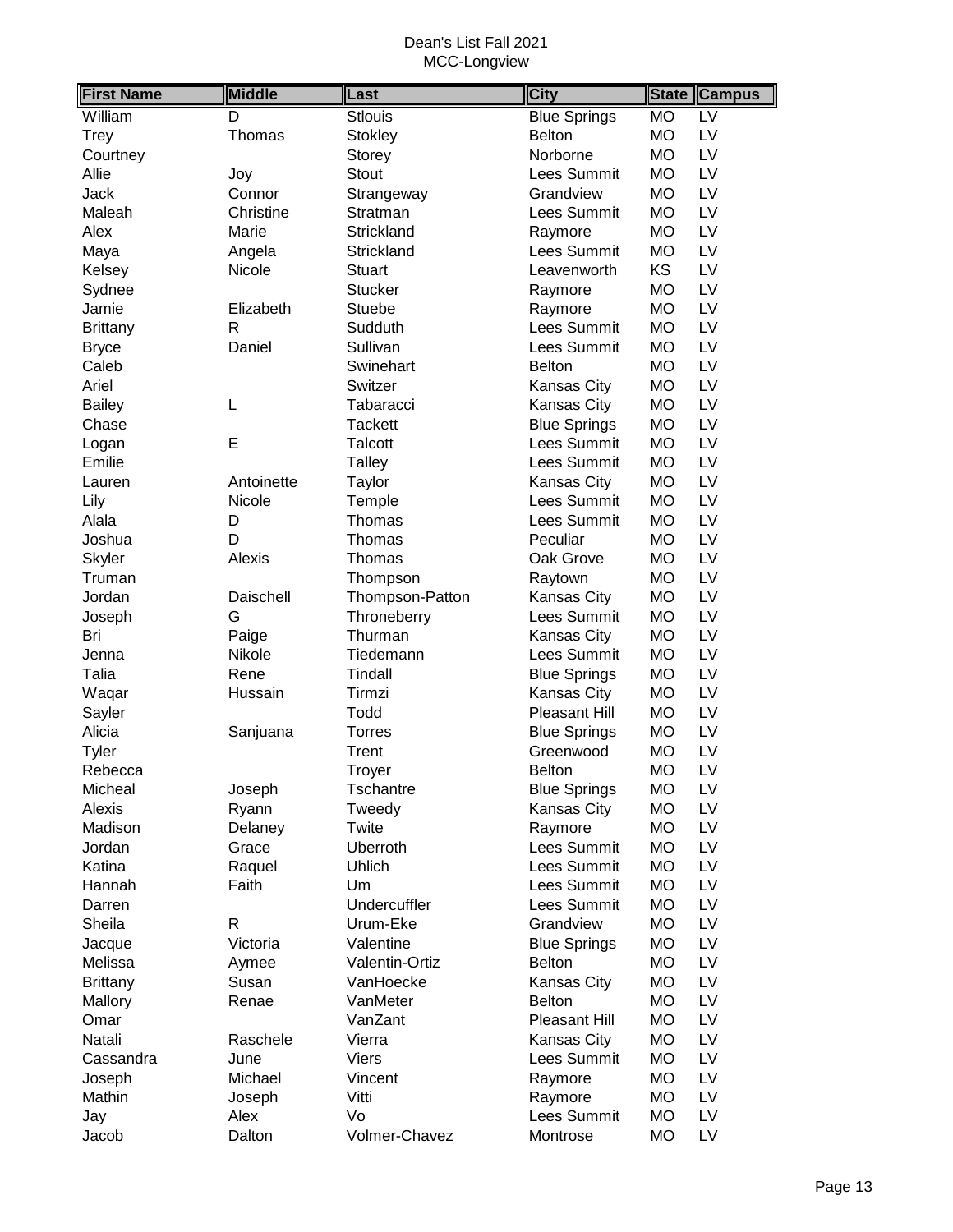| <b>First Name</b> | <b>Middle</b> | Last          | <b>City</b>          | <b>State</b> | <b>Campus</b>   |
|-------------------|---------------|---------------|----------------------|--------------|-----------------|
| Rachel            | Lynn          | Voss          | Lees Summit          | <b>MO</b>    | $\overline{LV}$ |
| Jordan            | N             | Wagner        | Lees Summit          | <b>MO</b>    | LV              |
| Adam              | James         | Waldren       | Lees Summit          | <b>MO</b>    | LV              |
| Gaven             | L             | Walker        | Raytown              | <b>MO</b>    | LV              |
| Llly              | Grace         | Walker        | Lees Summit          | <b>MO</b>    | LV              |
| Emma              | Donawain      | Wallen        | <b>Belton</b>        | <b>MO</b>    | LV              |
| Amber             | Rae           | Walter        | Raytown              | <b>MO</b>    | LV              |
| AJ                | James         | Waltermate    | Raytown              | <b>MO</b>    | LV              |
| James             | Denton        | Walton        | Lees Summit          | <b>MO</b>    | LV              |
| Savannah          | R             | Ward          | Cole Camp            | <b>MO</b>    | LV              |
| Taylor            | Ann           | Ward          | <b>Belton</b>        | <b>MO</b>    | LV              |
| Timothy           | Martin        | Wardlow       | Independence         | <b>MO</b>    | LV              |
| Lily              | A             | Warner        | Lees Summit          | <b>MO</b>    | LV              |
| Mahuno            | Lutengya      | Washikala     | Kansas City          | <b>MO</b>    | LV              |
| Cairra            | R             | Washington    | Raytown              | <b>MO</b>    | LV              |
| Kyle              | Benjamin      | Wathor        | Peculiar             | <b>MO</b>    | LV              |
| Zachary           | Freund        | Watson        | Lees Summit          | <b>MO</b>    | LV              |
| Cody              | Michael       | Waughtal      | Harrisonville        | <b>MO</b>    | LV              |
| Alexis            | <b>Breann</b> | Weakley       | Lees Summit          | <b>MO</b>    | LV              |
| Taya              | Renee         | Weber         | Richmond             | <b>MO</b>    | LV              |
| Savannah          | Nicole        | Webster       | <b>Belton</b>        | <b>MO</b>    | LV              |
| Miranda           | D             | Welch         | Lees Summit          | <b>MO</b>    | LV              |
| Alexiea           | Lynn          | Werner        | Pleasant Hill        | <b>MO</b>    | LV              |
| Halee             | M             | Werner        | <b>Pleasant Hill</b> | <b>MO</b>    | LV              |
| Emma              | Jean          | Wernex        | Adrian               | <b>MO</b>    | LV              |
| Paige             |               | Werremeyer    | Lees Summit          | <b>MO</b>    | LV              |
| Maleah            | Reign         | West          | Kansas City          | <b>MO</b>    | LV              |
| Kristen           | Marie         | Wheeler       | <b>Blue Springs</b>  | <b>MO</b>    | LV              |
| Lynn              | Lynn          | Wheeler       | <b>Blue Springs</b>  | <b>MO</b>    | LV              |
| KayShawn          | Lamart        | Whitworth     | Kansas City          | <b>MO</b>    | LV              |
| Rylee             | Danielle      | Wieboldt      | Lees Summit          | <b>MO</b>    | LV              |
| Devin             | Lawrence      | Wilds         | Greenwood            | <b>MO</b>    | LV              |
| Cooper            | Michael       | Wiley         | Lees Summit          | <b>MO</b>    | LV              |
| Kealyn            | Μ             | Wilkinson     | Lone Jack            | <b>MO</b>    | LV              |
| Anaiah            | Mone Lynn     | Williams      | Lees Summit          | <b>MO</b>    | LV              |
| Destiny           | Shontelle     | Williams      | <b>Buckner</b>       | <b>MO</b>    | LV              |
| Kaitlyn           | Nichole       | Williams      | Independence         | <b>MO</b>    | LV              |
| Sydney            |               | Williams      | Independence         | <b>MO</b>    | LV              |
| Kathleen          |               | Williamson    | Lees Summit          | <b>MO</b>    | LV              |
| Shakayla          | Marie         | Willingham    | Raytown              | <b>MO</b>    | LV              |
| Eric              | Kenneth       | Willis        | <b>Belton</b>        | <b>MO</b>    | LV              |
| Alyssa            | Chyann        | Wilson        | Harrisonville        | <b>MO</b>    | LV              |
| Lydia             | Case          | Winger        | Kansas City          | <b>MO</b>    | LV              |
| Monica            | Dawn          | Wingert       | Lees Summit          | <b>MO</b>    | LV              |
| David             | James         | Wise          | Independence         | MO           | LV              |
| Devin             |               | Wise          | Grandview            | <b>MO</b>    | LV              |
| Payton            |               | Wisemore      | Lees Summit          | <b>MO</b>    | LV              |
| Julia             | Marie         | Woelbel       | Lees Summit          | <b>MO</b>    | LV              |
| Darren            |               | Wood          | Lone Jack            | <b>MO</b>    | LV              |
| Emily             | A             | Woodruff      | Lees Summit          | <b>MO</b>    | LV              |
| Audrey            | L             | Woods         | <b>Blue Springs</b>  | <b>MO</b>    | LV              |
| <b>Braeden</b>    | Matthew       | Wooldridge    | Lees Summit          | <b>MO</b>    | LV              |
| Edward            | Donald        | Wooldridge Jr | Grandview            | <b>MO</b>    | LV              |
| Maddie            | Rose          | Yahnig        | Drexel               | <b>MO</b>    | LV              |